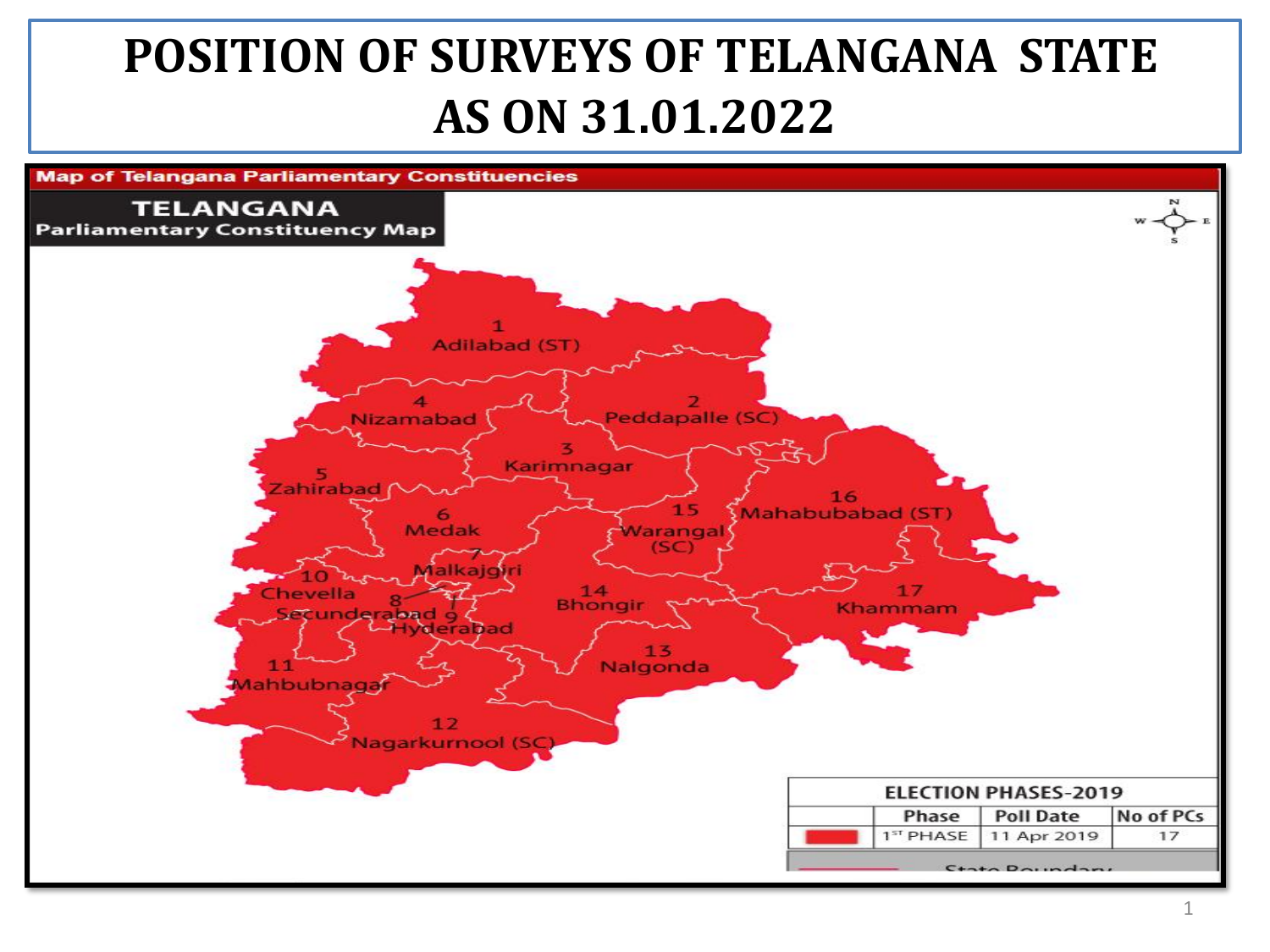| <b>INDEX</b>            |                                                                                                                                 |              |                         |                         |
|-------------------------|---------------------------------------------------------------------------------------------------------------------------------|--------------|-------------------------|-------------------------|
| <b>S. No.</b>           | <b>Description</b>                                                                                                              | CE/C         | DY.CE/C                 | Page<br>No.             |
| A                       | <b>Abstract of Telangana Survey</b>                                                                                             |              |                         | $\overline{\mathbf{4}}$ |
| B<br>(Col. No. 2)       | <b>SURVEY REPORTS SUBMITTED TO BOARD - 21 No's</b>                                                                              |              |                         | 5 To 10                 |
| 1                       | Updating RETS between Gadwal - Macherla (NL) /184.2 Km                                                                          | VI           | I/SC                    | 5.                      |
| $\overline{2}$          | PETS between Moulali C Cabin -Bhongir (TL)/38 Km                                                                                | VI           | I/SC                    | 5                       |
| $\overline{\mathbf{3}}$ | PETS between Vishnupuram (Macherla)-Vinukonda(NL)/65.98 Km                                                                      | Ш            | <b>GNT</b>              | 5                       |
| 4                       | Updating of PETS between Kachiguda-Chityala(NL) (Socially Desirable Project)/87<br>Km                                           | VI           | I/SC                    | 5                       |
| 5                       | PETS between Gadchendur-Adilabad (NL)/70.19 Km                                                                                  | <b>VI</b>    | I/KZJ                   | 6                       |
| 6                       | PETS between Krishna - Vikarabad(NL)/121.70 Km                                                                                  | VI           | I/SC                    | 6                       |
| $\overline{\mathbf{z}}$ | PETS between Jaggayyapeta Town (Mathampalli)-Miryalaguda(NL)/36.7 Km<br>Ш<br><b>GNT</b>                                         |              |                         | 6                       |
| 8                       | VI<br>PETS between Karimnagar - Hasanparthi (NL)/62.05 Km<br>II/KZJ                                                             |              | $\overline{\mathbf{7}}$ |                         |
| $\mathbf{9}$            | PETS between Pagidipalli- Sankarapalli (NL)/104.68 Km<br>VI<br>I/SC                                                             |              | $\overline{7}$          |                         |
| 10                      | PETS between Patancheru - Adilabad (NL)/316.77 Km                                                                               | $\mathbf{V}$ | <b>II/NED</b>           | $\overline{7}$          |
| 11                      | Up dating Kondapalli - (Penuballi) Kothagudem /81.57 Km                                                                         | IV           | <b>BZA</b>              | $\overline{7}$          |
| 12                      | Updating of Survey between Pandurangapuram - Bhadrachalam Town (Socially<br>IV<br><b>BZA</b><br>desirable project) (NL)/ 13 Km  |              |                         |                         |
| 13                      | Updating Engineering Cum Traffic Survey between Secunderabad - Zaheerabad<br>VI<br>I/SC<br>(Socially desirable project)/63.5 Km |              | 8                       |                         |
| 14                      | PETS between Mahaboobnagar - Gooty (DL)/213.41 Km                                                                               | VI           | I/SC                    | 8                       |
| 15                      | PETS between Secunderabad-Mudkhed-Adilabad (DL)/383.01 Km<br>Plg & Sy<br><b>NZB</b><br>[Medchal - Mudkhed (DL)/221.09 Km]       |              |                         |                         |
| 16                      | PETS for Third line between SC (Bhongir) - KZJ with Electrification/85.48 Km                                                    | $\mathbf{I}$ | I/KZJ                   | 9                       |
| 17                      | RETS between Bodhan-Latur Road (NL)/134.55 Km                                                                                   | $\mathbf{V}$ | <b>II/NED</b>           | 9                       |
| 18                      | PETS for Bye-pass line at Vikarabad /2.6 Km                                                                                     | VI           | I/SC                    | 9                       |
| 19                      | FLS between GNT-Bibinagar (DL) /239 km                                                                                          | III          | <b>GNT</b>              | 9                       |
| 20                      | FLS between Akola-Dhone via PAU, MUE, SC, MBNR excluding PAU-MUE and BMO-<br>MBNR including Dhone bye-pass (DL) /620.37km       | Plg & Sy     | <b>NZB</b>              | 10                      |
| 21                      | RETS between Ghanpur-Suryapet via Palakurti (NL)/91.70 Km                                                                       | П            | I/KZJ                   | 10                      |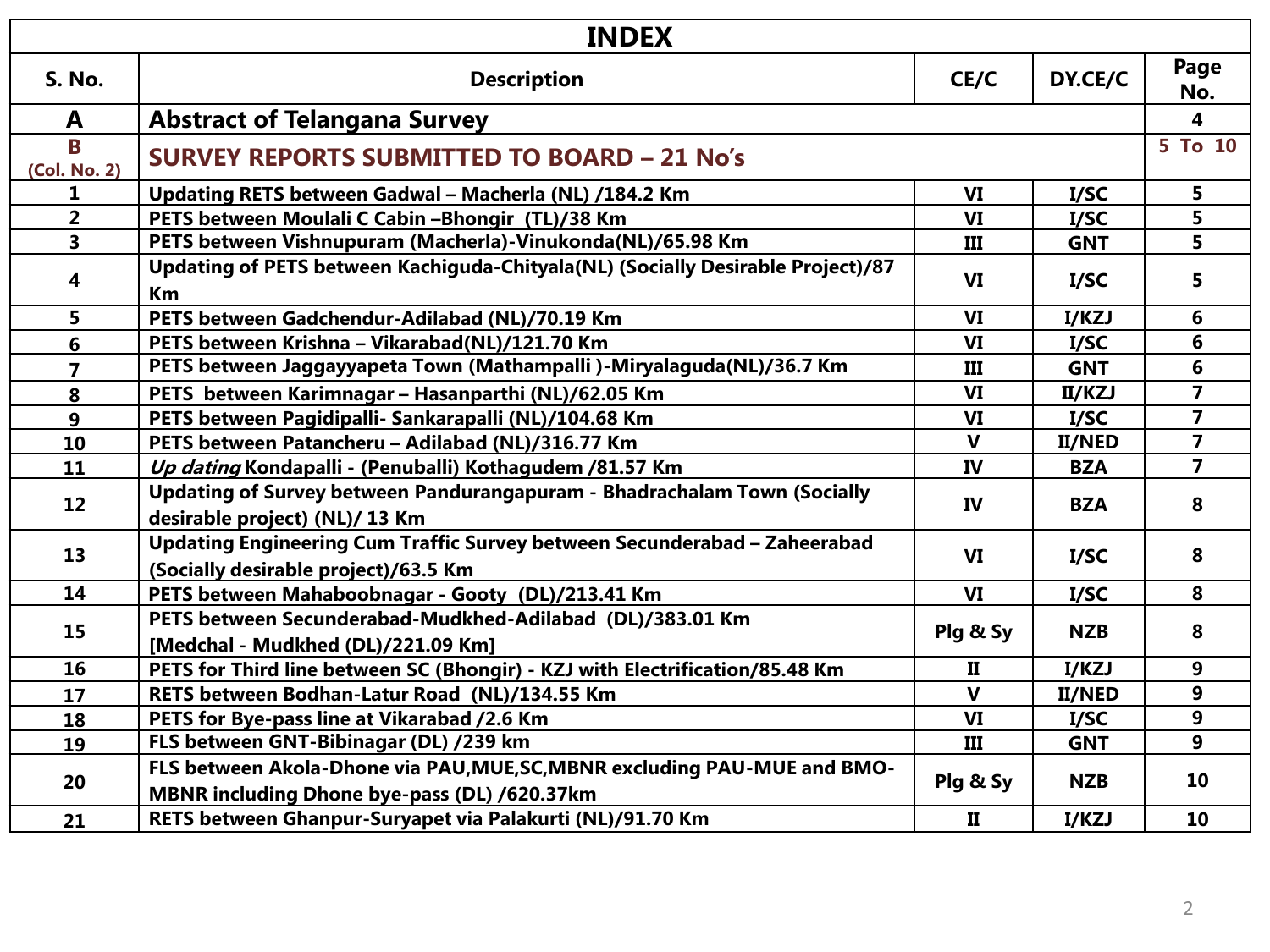| <b>INDEX</b>            |                                                                                                                                  |              |               |                 |
|-------------------------|----------------------------------------------------------------------------------------------------------------------------------|--------------|---------------|-----------------|
| <b>S. No.</b>           | <b>Description</b>                                                                                                               | CE/C         | DY.CE/C       | Page<br>No.     |
| C<br>(Col. No. 3)       | <b>SURVEYS IN PROGRESS - 14 No's</b>                                                                                             |              |               | 11 To 14        |
| 1                       | RETS between Kothagudam-Kirandul (NL) /212 Km                                                                                    | IV           | <b>BZA</b>    | 11              |
| $\overline{2}$          | PETS between Balharsha - Kazipet, 4th Line/234 Km                                                                                | $\mathbf{I}$ | I/KZJ         | 11              |
| 3                       | PETS between Kazipet-Vijayawada, 4th Line/219 Km                                                                                 | III          | <b>GNT</b>    | 11              |
| 4                       | PETS for Bye-pass line between Bhongir-Sankerpalli /104.682 Km                                                                   | VI           | I/SC          | 12              |
| 5                       | PETS for Bye-pass line at Nizamabad/4.647 Km                                                                                     | Plg & Sy     | <b>NZB</b>    | 12              |
| 6                       | RETS between Nizamabad -Nirmal - Adilabad (NL)/135.42 Km                                                                         | Plg & Sy     | <b>NZB</b>    | 12              |
| $\overline{7}$          | PETS between Bodhan-Bidar (NL)/118 Km                                                                                            | v            | II/NED        | 12              |
| 8                       | RETS between Dornakal-Miryalguda (NL)/133 Km                                                                                     | Ш            | <b>GNT</b>    | 13              |
| $\mathbf{9}$            | RETS for Bijapur-Warangal (NL)/203.7 Km                                                                                          | <b>IV</b>    | III/SC        | 13              |
| 10                      | FLS for Bye-pass line between Vishnupuram - Janpahad (connecting Vishnupuram<br>- Pagidipalli to Vishnupuram - Motumarri/ 1.37Km | Ш            | <b>GNT</b>    | 13              |
| 11                      | FLS between Dornakal -Manuguru (DL)/104 Km                                                                                       | <b>IV</b>    | III/SC        | 14              |
| 12                      | $\mathbf{III}$<br>FLS between Motumarri - Vishnupuram (DL)/89 Km<br><b>GNT</b>                                                   |              | 14            |                 |
| 13                      | FLS between Maulali - Sanath Nagar (DL)/21 Km<br><b>VI</b><br>I/SC                                                               |              | 14            |                 |
| 14                      | FLS for Bye-pass line at Peddapally /1.18 Km                                                                                     | $\mathbf{I}$ | I/KZJ         | 14              |
| D<br>(Col. No. 4)       | <b>BOARD ADVISED TO PEND THE PROJECTS - 2 No's</b>                                                                               |              |               | <b>15 To 15</b> |
| 1(a)                    | Updating Survey between Adilabad- Armoor (NL) (2008-09)/136.27 Km                                                                |              | <b>NZB</b>    | 15              |
| 1(b)                    | Updating of RETS between Adilabad- Armoor (NL) (2014-15)/136.27 Km                                                               | Plg & Sy     |               |                 |
| F.<br>(Col. No. 5)      | <b>BOARD SHELVED PROJECTS - 11 No's</b>                                                                                          |              |               | <b>16 To 17</b> |
| 1.                      | RETS Between Nandyala - Jedcherla (NL)/182.37 Km                                                                                 | III          | I/SC          | 16              |
| $\overline{2}$          | RETS between Koyagudam Mines - Tadikalpudi_(NL)/19.70 Km                                                                         | $\mathbf{I}$ | III/SC        | 16              |
| $\overline{\mathbf{3}}$ | PETS between Bhadrachalam Road - Visakhapatnam (NL)/257.396 Km                                                                   | <b>IV</b>    | <b>BZA</b>    | 16              |
| 4                       | PETS between Hyderabad - Srisailam (NL)/103.6 Km                                                                                 | <b>VI</b>    | I/SC          | 16              |
| 5                       | RETS between Siddipet-Akkanapet (NL) /58.58 Km                                                                                   | Plg & Sy     | <b>NZB</b>    | 16              |
| $6\phantom{a}$          | RETS between Washim-Mahur-Adilabad (NL)/ 225.4 Km                                                                                | $\mathbf{V}$ | II/NED        | 16              |
| $\overline{\mathbf{z}}$ | RETS between Mancherial-Adilabad via Utnoor (NL) /160.58 Km                                                                      | $\mathbf{I}$ | I/KZJ         | 17              |
| 8                       | RETS between Patancheru-Sangareddy-Jogipet-Medak (NL)/89.10 km                                                                   | Plg & Sy     | <b>NZB</b>    | 17              |
| 9                       | RETS between Manakondur-Huzurabad and Elkaturchi (NL)/61.8 Km                                                                    | VI           | <b>II/KZJ</b> | 17              |
| 10                      | PETS for Bye-pass line at Pagidipalli/10.2 Km                                                                                    | VI           | I/SC          | 17              |
| 11                      | RETS for Yavatmal-Adilabad Via Ghantiji, Pandharkevada, Chankha (NL)/125.5 Km                                                    | $\mathbf{V}$ | II/NED        | 17 <sub>2</sub> |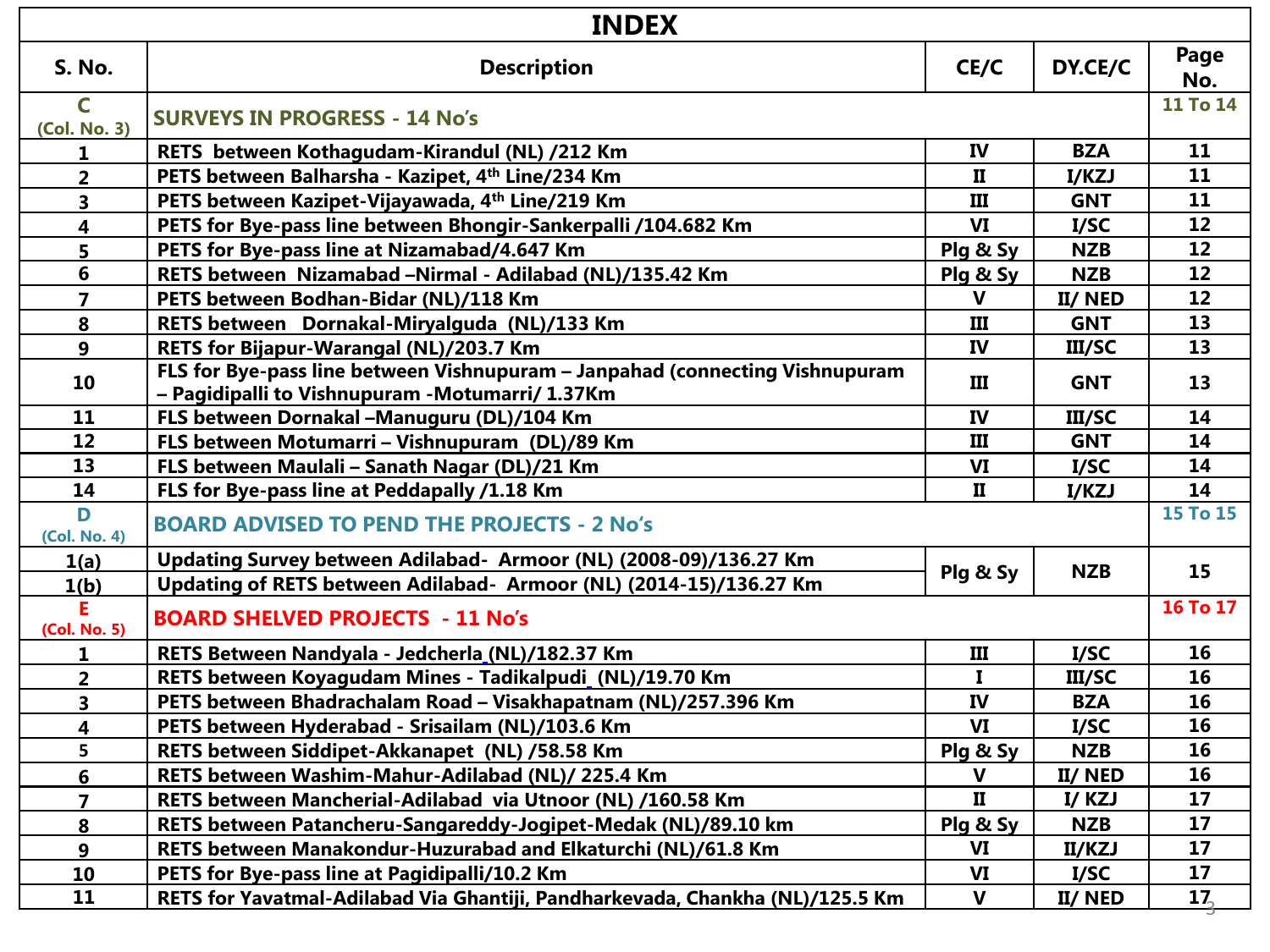## **POSITION OF SURVEYS TELANGANA STATE**

| Year of<br><b>Sanction</b> | <b>No. of Surveys</b><br>sanctioned | <b>Submitted to</b><br><b>RB. &amp; Decision</b><br>on proposal<br>awaited | <b>Surveys in</b><br>progress<br>$(3) = (1) - (6)$ | <b>Proposal</b><br>pended by<br><b>Railway Board</b> | <b>Proposal</b><br>shelved by<br><b>Railway Board</b> | <b>Survey proposals</b><br>submitted to<br><b>Railway Board</b><br>Total = $(2)+(4)+(5)$ |
|----------------------------|-------------------------------------|----------------------------------------------------------------------------|----------------------------------------------------|------------------------------------------------------|-------------------------------------------------------|------------------------------------------------------------------------------------------|
|                            | (1)                                 | (2)                                                                        | (3)                                                | (4)                                                  | (5)                                                   | (6)                                                                                      |
| 2004-05                    | $- -$                               | - -                                                                        | e er                                               | $\sim$ $-$                                           | $\sim$                                                | --                                                                                       |
| 2005-06                    | 1                                   | - -                                                                        | $\sim$ $-$                                         | $\sim$ $-$                                           | 1                                                     | 1                                                                                        |
| 2006-07                    | $\mathbf{1}$                        | - -                                                                        | e en                                               | $\sim$ $-$                                           | $\mathbf{1}$                                          | 1                                                                                        |
| 2007-08                    | $\overline{\mathbf{2}}$             | $\overline{2}$                                                             | m m                                                | $\sim$ $-$                                           | 44                                                    | $\overline{\mathbf{2}}$                                                                  |
| 2008-09                    | $\mathbf{1}$                        | a an                                                                       | e er                                               | 1                                                    | 44                                                    | $\overline{\mathbf{1}}$                                                                  |
| 2009-10                    | $-$                                 | a an                                                                       | mm.                                                | a a                                                  | --                                                    | --                                                                                       |
| 2010-11                    | 11                                  | 9                                                                          | 1                                                  | e e                                                  | 1                                                     | 10                                                                                       |
| 2011-12                    | $\overline{2}$                      | 1                                                                          | m m                                                | e e                                                  | 1                                                     | $\overline{2}$                                                                           |
| 2012-13                    | --                                  | - -                                                                        | m m                                                | e e                                                  | --                                                    | --                                                                                       |
| 2013-14                    | $\overline{7}$                      | 3                                                                          | 1                                                  | --                                                   | 3                                                     | 6                                                                                        |
| 2014-15                    | $\overline{2}$                      | $\mathbf 1$                                                                | - -                                                | 1                                                    | --                                                    | $\overline{\mathbf{2}}$                                                                  |
| 2015-16                    | $\overline{\mathbf{2}}$             | 1                                                                          | 1                                                  | --                                                   |                                                       | 1                                                                                        |
| 2016-17                    | $\mathbf{1}$                        | 1                                                                          | m m                                                | e e                                                  |                                                       | $\mathbf{1}$                                                                             |
| 2017-18                    | $\overline{2}$                      | a an                                                                       | 2                                                  | m m                                                  | --                                                    | --                                                                                       |
| 2018-19                    | 9                                   | 1                                                                          | 4                                                  | --                                                   | 4                                                     | 5                                                                                        |
| 2019-20                    | $- -$                               | a a                                                                        | e er                                               | --                                                   | --                                                    | $ -$                                                                                     |
| 2020-21                    | 3                                   | $\overline{2}$                                                             | 1                                                  | $\sim$ $-$                                           | --                                                    | $\overline{2}$                                                                           |
| 2021-22                    | 4                                   | - -                                                                        | 4                                                  | $\sim$ $-$                                           | --                                                    | --                                                                                       |
| <b>Total</b>               | 48                                  | 21                                                                         | 14                                                 | $\overline{2}$                                       | 11                                                    | 34                                                                                       |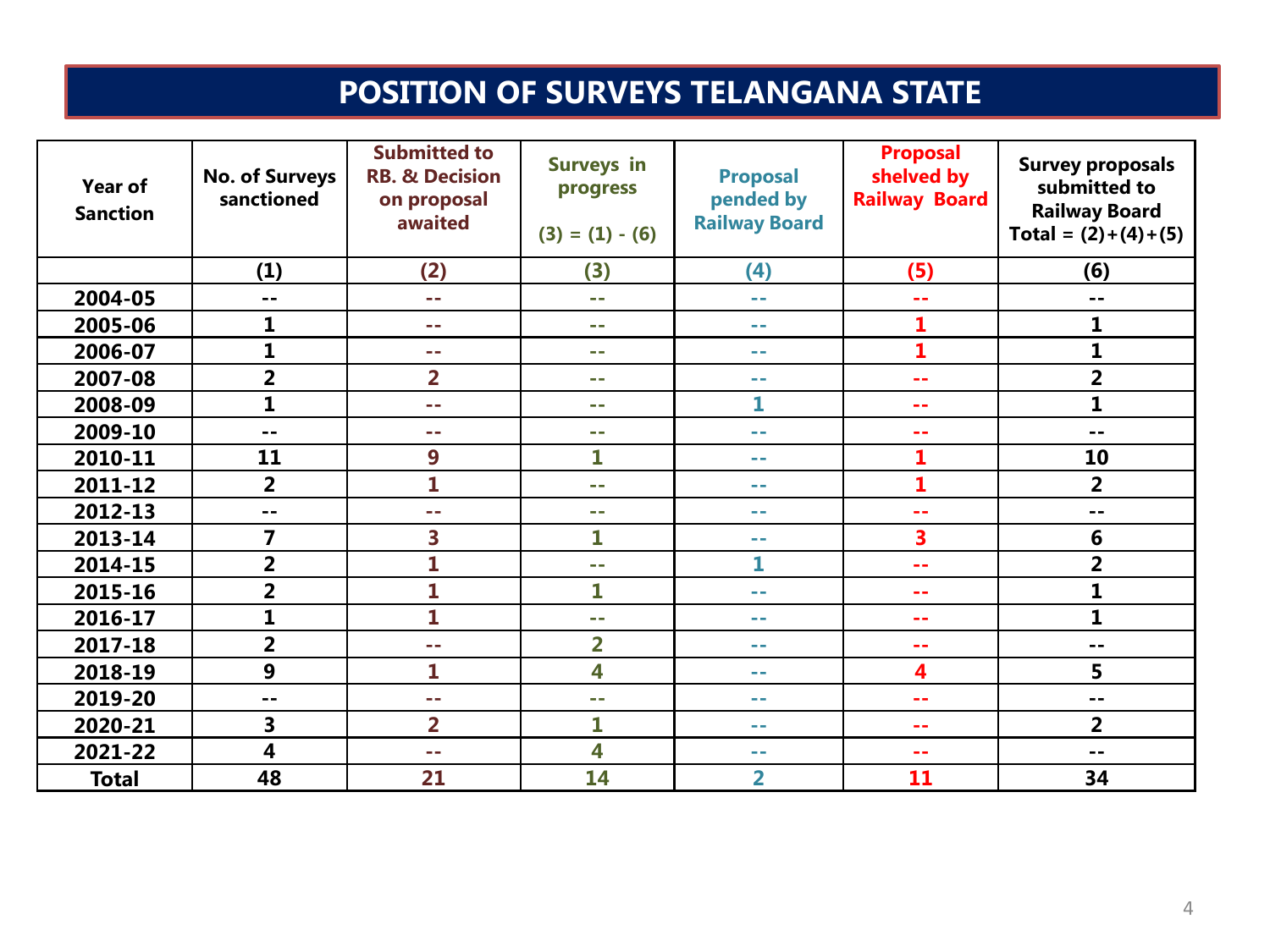|       | (Col. No. 2) SURVEY REPORTS SUBMITTED TO BOARD -21 No's                                                                                                                 | (Decision                                                                                                                                                                                                                                                                                                                                                                                                                                                                             |
|-------|-------------------------------------------------------------------------------------------------------------------------------------------------------------------------|---------------------------------------------------------------------------------------------------------------------------------------------------------------------------------------------------------------------------------------------------------------------------------------------------------------------------------------------------------------------------------------------------------------------------------------------------------------------------------------|
|       |                                                                                                                                                                         | awaited)                                                                                                                                                                                                                                                                                                                                                                                                                                                                              |
| S.No. | Name of the survey / Length in Km/<br>BB item no./Year of sanction/State                                                                                                | Brief position of the survey                                                                                                                                                                                                                                                                                                                                                                                                                                                          |
| (1)   | Updating RETS between Gadwal -<br>Macherla (NL) /184.2 Km<br>/ Blue Book Item No.16/ 2007-08 /<br>Telangana-Andhra Pradesh states                                       | Combined Survey Report was submitted to Railway Board on<br>21.12.2010. ROR has been assessed at a cost of Rs.919.78 Cr. for the<br>following three scenarios:<br>(1) 100% cost borne by Railways (-)4%,<br>(2)87% cost borne by Railway and 13% by Govt. of AP (-)3.98% and<br>(3)50% cost sharing between Railways and Govt. of AP (-)1.87%.                                                                                                                                        |
| (2)   | PETS between Moulali C Cabin -<br>Bhongir (TL)/38 Km/ Blue Book<br>item no.14/2007-08 / Telangana<br><b>State</b>                                                       | Survey report submitted to board on 09-06-2014 for MLY-Ghatkesar<br>with a cost of $92.11$ Cr. With ROR $(+)21.36\%$ and for Ghatkesar-<br>Bhongir with a cost of 157.74 Cr. with $ROR(+)$ 23.59%.<br><b>Maulali - Ghatkesar</b> commissioned by RVNL in the year 2020.<br><b>Maulali - Rayagiri</b> survey completed by RVNL for this project it was<br>advised by Railway Board unless the entire funds is deposited by<br>Government of Telangana vide RVNL/SC Ir. Dt. 12.07.2018. |
| (3)   | PETS between Vishnupuram<br>(Macherla)-Vinukonda(NL)/65.98<br>Km/ Blue Book Item No.23/ 2010-11/<br>Andhra Pradesh-Telangana State                                      | Survey report submitted to Railway Board with a cost of Rs.555.30Cr.<br>With ROR (-) 5.13% on 17-02-2012.                                                                                                                                                                                                                                                                                                                                                                             |
| (4)   | Updating of PETS between<br>Kachiguda-Chityala(NL) (Socially<br>Desirable Project)/87 Km<br>/ SI No.37 of Railway Board's Lr.dt.<br>24.06.2010/2010-11/ Telangana State | Report submitted to Board on 11.07.2011 with a cost of 1066.94 Cr.<br>with ROR 1.03%.                                                                                                                                                                                                                                                                                                                                                                                                 |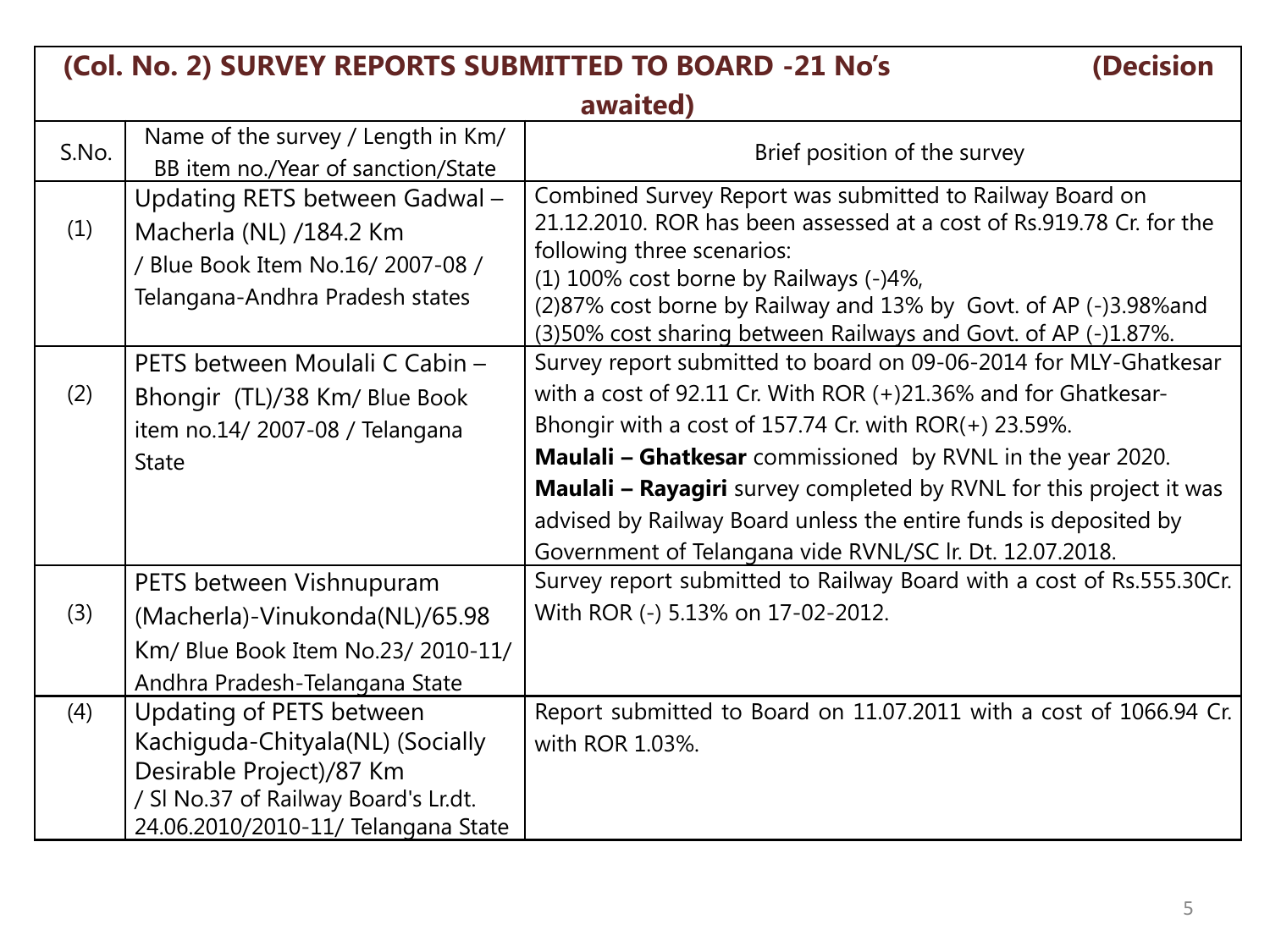|       | (Col. No. 2) SURVEY REPORTS SUBMITTED TO BOARD -21 No's                                                                                                |                                                                                                                                                                                                                                                                                                                                                                                                                                                                                                                                                                                                                                                                                                                                                                                                                                                                                                                                                                                                                                                                                                                                                                                                                                                                                                                                                                       | (Decision awaited)        |
|-------|--------------------------------------------------------------------------------------------------------------------------------------------------------|-----------------------------------------------------------------------------------------------------------------------------------------------------------------------------------------------------------------------------------------------------------------------------------------------------------------------------------------------------------------------------------------------------------------------------------------------------------------------------------------------------------------------------------------------------------------------------------------------------------------------------------------------------------------------------------------------------------------------------------------------------------------------------------------------------------------------------------------------------------------------------------------------------------------------------------------------------------------------------------------------------------------------------------------------------------------------------------------------------------------------------------------------------------------------------------------------------------------------------------------------------------------------------------------------------------------------------------------------------------------------|---------------------------|
| S.No. | Name of the survey / Length in Km/<br>BB item no./Year of sanction/State                                                                               | Brief position of the survey                                                                                                                                                                                                                                                                                                                                                                                                                                                                                                                                                                                                                                                                                                                                                                                                                                                                                                                                                                                                                                                                                                                                                                                                                                                                                                                                          |                           |
| (5)   | PETS between Gadchendur-Adilabad<br>(NL)/70.19 Km/ Blue Book Item No.29/<br>2010-11 / Telangana State-Maharashtra                                      | i) Survey report at a cost of Rs. 448.38 Cr. and ROR of 3.59% on 100% cost sharing by<br>Railways and ROR of 8.35% on 50% cost sharing by Govt. of Maharashtra submitted to<br>Board.                                                                                                                                                                                                                                                                                                                                                                                                                                                                                                                                                                                                                                                                                                                                                                                                                                                                                                                                                                                                                                                                                                                                                                                 |                           |
|       |                                                                                                                                                        | ii) Appeared in Capital Investment Programme in 2016-17 vide Item No 7 of Annexure<br>with a cost of Rs. 1500 Cr.                                                                                                                                                                                                                                                                                                                                                                                                                                                                                                                                                                                                                                                                                                                                                                                                                                                                                                                                                                                                                                                                                                                                                                                                                                                     |                           |
|       |                                                                                                                                                        | iii) It was mentioned in Railway Board's letter to Chief secretary, Govt. of Maharashtra,<br>Lr. dt: 08.02.2017 that nine Railway project were identified for development by state JV<br>company of Maharashtra and this project is the 9th one.                                                                                                                                                                                                                                                                                                                                                                                                                                                                                                                                                                                                                                                                                                                                                                                                                                                                                                                                                                                                                                                                                                                      |                           |
|       |                                                                                                                                                        | iv) Notification for transferring of 03 Railway Projects to Maharashtra Rail Infrastructure<br>Development Limited (MRIDL) was issued by RB vide Lr. dt: 27.04.2018 in which                                                                                                                                                                                                                                                                                                                                                                                                                                                                                                                                                                                                                                                                                                                                                                                                                                                                                                                                                                                                                                                                                                                                                                                          |                           |
|       |                                                                                                                                                        | Gadchendur-Adilabad is the 3rd one. The hard copy of the report along with soft copy<br>handed over to Dy.GM/Planning/MRIDC Ltd/Mumbai vide Lr.dt:05.08.2019.                                                                                                                                                                                                                                                                                                                                                                                                                                                                                                                                                                                                                                                                                                                                                                                                                                                                                                                                                                                                                                                                                                                                                                                                         |                           |
| (6)   | PETS between Krishna -<br>Vikarabad(NL)/121.70 Km<br>/ SI No.41 of Railway Board's Lr.dt.<br>24.06.2010/2010-11/ Telangana State -<br>Karnataka State. | The Combined Survey Report for <b>Option I</b> - Length 121.70 Km, cost of Rs 787.8 Cr. with<br>ROR of (+) 6.90% and <b>Option II</b> - Length 119.10 Km, cost of Rs 783.96 Cr. with ROR of<br>(+) 6.92% was submitted to Railway Board on 05.03.2012.<br>Then Govt. of AP was informed vide letter dated 14.09.2012 to bear 58% of total cost of<br>the project (Rs.787.8 Cr) to make project viable (i.e to achieve the ROR of 14%) in order<br>to consider the project for sanction.<br>In reply, the then Govt. of AP vide letter dated 03.08.2013 has proposed to de-route the<br>alignment between Narayanpet and Pargi stations over a distance of 73 km between<br>Krishna - Vikarabad to take transport needs of cement plants into consideration. The<br>then Govt. of AP's request was considered and survey conducted and informed to the<br>then Govt. of AP on 22.02.2014 and Govt. of Telangana on 08.08.2014 and 31.12.2014<br>that the de-route is feasible and requested Govt. of Telangana to give two<br>commitments viz:.<br>a) Land free of cost by the State Govt.<br>b) 50% of balance cost to be borne by State Govt.<br>The entire project can be considered denovo by Railway Board and NITI Ayog, if the<br>Govt. of Telangana accedes for above sharing of the project cost and land.<br>Reply is awaited from Govt. of Telangana State. |                           |
| (7)   | between<br>Jaggayyapeta<br>PETS<br>Town                                                                                                                | Survey<br>submitted<br>report                                                                                                                                                                                                                                                                                                                                                                                                                                                                                                                                                                                                                                                                                                                                                                                                                                                                                                                                                                                                                                                                                                                                                                                                                                                                                                                                         | <b>Board</b><br>to<br>on. |
|       | (Mathampalli)-Miryalaguda(NL)/36.7 Km                                                                                                                  | 15-02-2014 with a cost of Rs.221.76 Cr. with ROR (-) 10.71% on 100% cost sharing by                                                                                                                                                                                                                                                                                                                                                                                                                                                                                                                                                                                                                                                                                                                                                                                                                                                                                                                                                                                                                                                                                                                                                                                                                                                                                   |                           |
|       | / SI No.29 of Railway Board's Ir.dt.<br>24.06.2010/2010-11/ Andhra Pradesh-                                                                            | Railways and (-) 10.05% on 33.33% cost sharing by Govt. of Andhra Pradesh and Govt.<br>of Telangana.                                                                                                                                                                                                                                                                                                                                                                                                                                                                                                                                                                                                                                                                                                                                                                                                                                                                                                                                                                                                                                                                                                                                                                                                                                                                  |                           |
|       | Telangana States                                                                                                                                       |                                                                                                                                                                                                                                                                                                                                                                                                                                                                                                                                                                                                                                                                                                                                                                                                                                                                                                                                                                                                                                                                                                                                                                                                                                                                                                                                                                       | 6                         |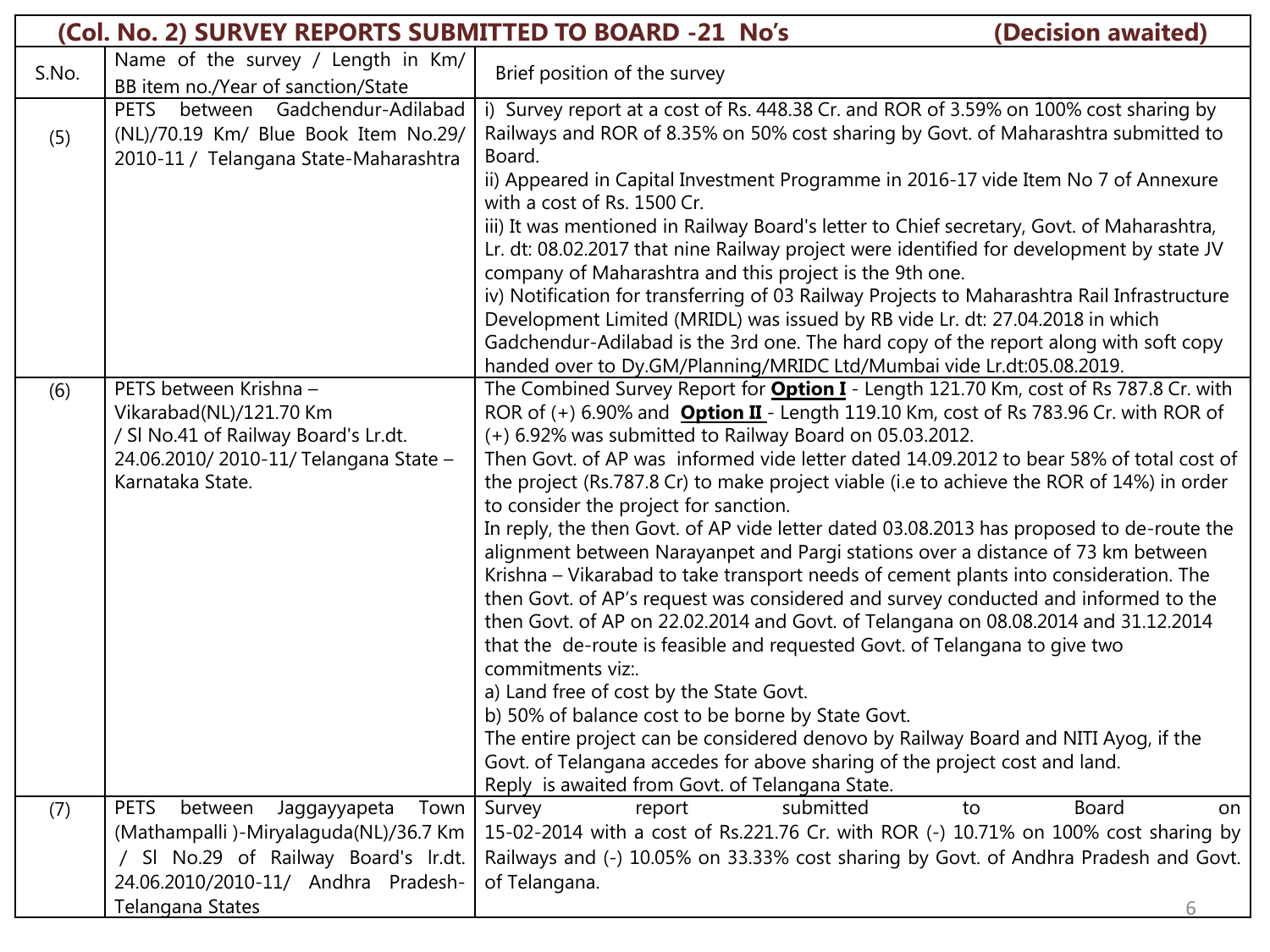|       | (Col. No. 2) SURVEY REPORTS SUBMITTED TO BOARD -21 No's<br>(Decision awaited) |                                                                                              |  |
|-------|-------------------------------------------------------------------------------|----------------------------------------------------------------------------------------------|--|
| Sl.No | Name of the survey / Length in Km/                                            | Brief position of the survey                                                                 |  |
|       | BB item no./Year of sanction/State                                            |                                                                                              |  |
|       | PETS between Karimnagar - Hasanparthi                                         | Survey report submitted to Board on 05.09.2013 with a cost of Rs. 464 Cr. With ROR 7.60%     |  |
| (8)   | (NL)/62.05 Km                                                                 | on 100% cost sharing by Railways and ROR of 10.86% on 33.33% cost sharing by Govt. of        |  |
|       | / Blue Book Item No.51/2011-12 / Telangana                                    | Telangana.                                                                                   |  |
|       | State                                                                         |                                                                                              |  |
| (9)   | PETS between Pagidipalli- Sankarapalli                                        | Report with a cost of Rs.1351.44 Cr.& ROR of 15.90% submitted to Railway Board on 08-06-     |  |
|       | (NL)/104.68 Km                                                                | 17. Board observations dt.12-07-17 replied on 23.08.17.                                      |  |
|       | / Blue Book Item No.28 of 2010-11 /2010-11/                                   |                                                                                              |  |
|       | Telangana State                                                               |                                                                                              |  |
| (10)  | PETS between Patancheru - Adilabad                                            | PETS report with a cost of Rs 4109.32 Cr.& ROR of 0.69% submitted to Railway Board on        |  |
|       | (NL)/316.77 Km                                                                | 02.01.2017. Board returned with observations vide letter dt.11-07-17. This observations      |  |
|       | /Sanctioned vide SI . No. 57 of Railway Board's                               | replied on 13.03.18. Updating survey between Patancheru (Nagalapalli) - Bodhan (150 km)      |  |
|       | Ir.dt. 24.06.10/2010-11/Telangana State                                       | sanctioned by Railway Board on 28.03.19. For making the survey estimate the cost sanction    |  |
|       |                                                                               | advised to Railway Board on 11.06.19. However, the said survey did not figure in the Blue    |  |
|       |                                                                               | book of S.C. Railway for the year 2020-21.                                                   |  |
| (11)  | Up dating Kondapalli - (Penuballi) Kothagudem                                 | RETS report with a cost of Rs 997.29 cr. and ROR of 17.60% (when full cost to be borne by    |  |
|       | /81.57 Km (As advised by Railway Board vide                                   | Railways) & 18.33% (when 13% cost sharing by state Govt.) submitted to Railway Board on      |  |
|       | Ir. dt. 18.02.2014)/2013-14/Telangana State -                                 | 07.07.17.<br>RB's<br>observations<br>dt.12.03.2018<br>replied<br>Vide<br>Lr.dt:30.04.18.     |  |
|       | Andhra Pradesh States                                                         | Kondapalli - Kothagudem (125 km) Revised to Kondapalli - Penuballi(81.57kms) (PB             |  |
|       |                                                                               | item No. 19 of 21-22)-Railway Board vide Lr No 2019/W-1/Genl/Budget/1 dated                  |  |
|       |                                                                               | 24/09/2019 instructed that no further expenditure is to be made on this project till further |  |
|       |                                                                               | order and execution on these Railway Project should be kept in abeyance.                     |  |
|       |                                                                               | i) Alignment: Project length pruned down from 125 km to 81.57 km restricting the new line    |  |
|       |                                                                               | proposal between Kondapalli - Penuballi (New station proposed on BDCR-Sattupalli new         |  |
|       |                                                                               | line project). ROR for the portion between Kondapalli- Penuballi is sent to finance. Common  |  |
|       |                                                                               | alignment for Bhadrachalam - Sattupalli and Kothagudem - Kondapalli starting from BDCR       |  |
|       |                                                                               | upto Penuballi is being considered.<br>ii) FLS has not been carried                          |  |
|       |                                                                               | out as Railway Board videlr. no. F.NO.2010/W-2/SCR/NL/SY/KK Dt. 18.02.14 advised that no     |  |
|       |                                                                               | expenditure including FLS, is to be incurred on this project till the approvals are          |  |
|       |                                                                               | iii) The Govt. of AP vide their GO dtd. 04/12/17<br>communicated by Railway Board.           |  |
|       |                                                                               | has agreed for sharing of 13% cost of the project (65.5 km), length falling in AP.           |  |
|       |                                                                               | iv) This project is recommended for deletion from Pink book, during IRPSM review meeting     |  |
|       |                                                                               | with GM on 3.12.2020.                                                                        |  |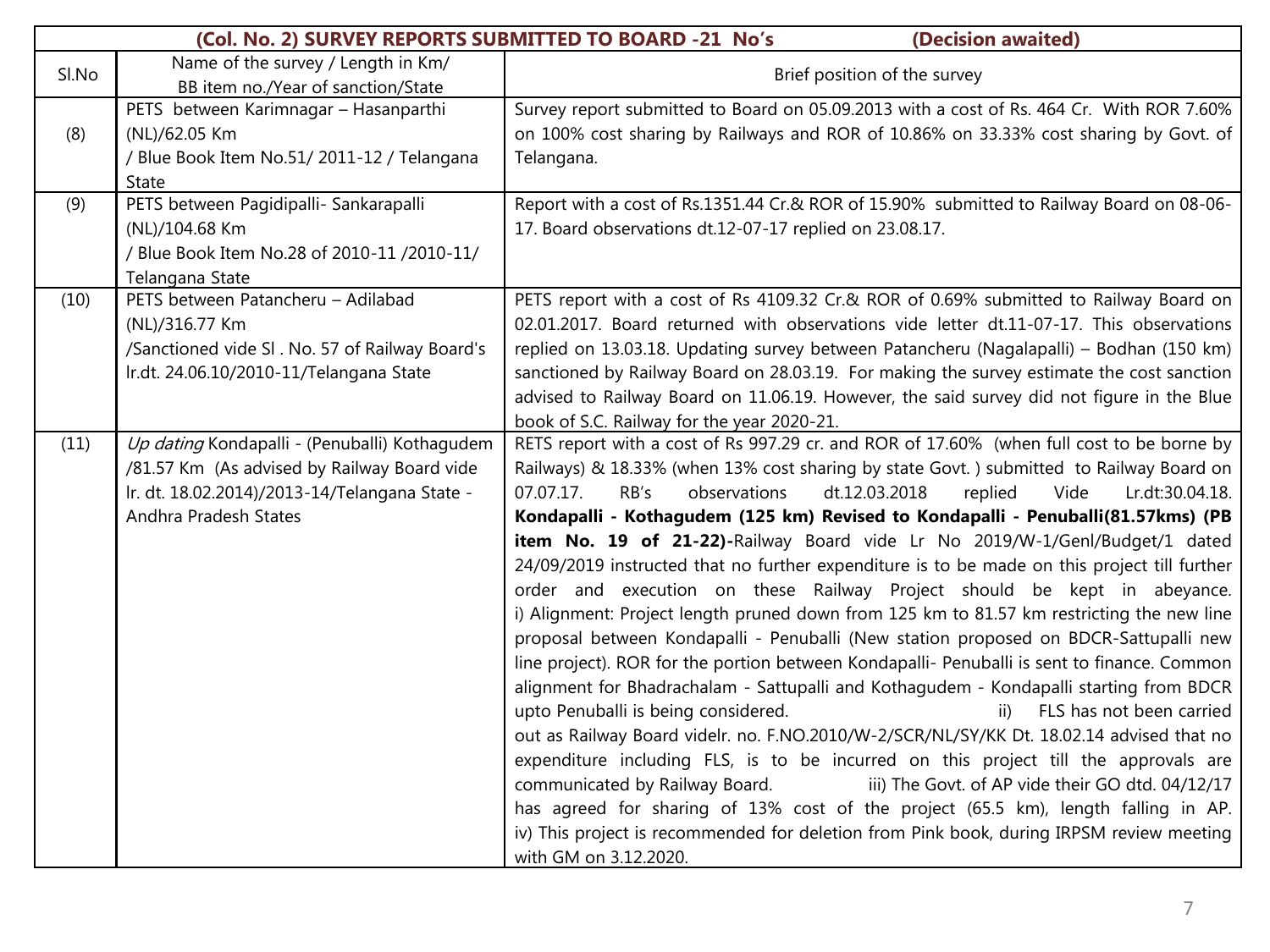|       | (Col. No. 2) SURVEY REPORTS SUBMITTED TO BOARD -21 No's                                                                                                                                                                           |                                                                                                                                                                                                                                                                                                                                                                                                                                                                                                                                                                                                       |  |
|-------|-----------------------------------------------------------------------------------------------------------------------------------------------------------------------------------------------------------------------------------|-------------------------------------------------------------------------------------------------------------------------------------------------------------------------------------------------------------------------------------------------------------------------------------------------------------------------------------------------------------------------------------------------------------------------------------------------------------------------------------------------------------------------------------------------------------------------------------------------------|--|
|       | (Decision awaited)                                                                                                                                                                                                                |                                                                                                                                                                                                                                                                                                                                                                                                                                                                                                                                                                                                       |  |
| S.No. | Name of the survey / Length in Km/<br>BB item no./ Year of sanction/State                                                                                                                                                         | Brief position of the survey                                                                                                                                                                                                                                                                                                                                                                                                                                                                                                                                                                          |  |
| (12)  | Updating of Survey between<br>Pandurangapuram - Bhadrachalam<br>Town (Socially desirable project) (NL)/<br>13 Km<br>/ SI No.53 of Railway Board's Ir.dt.<br>24.06.2010/2010-11/ Telangana State                                   | Govt. of Andhra Pradesh accepted for sparing of land free of cost and<br>getting the formation work done under Rural employment scheme. 50%<br>cost sharing is not acceptable and hence revised ROR worked out to (+)<br>0.55% on Rs.65.35 Cr. without considering the cost of land and formation<br>(re-casted by Traffic Dept.), Revised ROR of (+) 0.55% sent to Railway Board<br>on 10.05.2013.                                                                                                                                                                                                   |  |
| (13)  | <b>Updating Engineering Cum Traffic</b><br>Survey between Secunderabad -<br>Zaheerabad (Socially desirable<br>project)/63.5 Km<br>/ Sanctioned as Sl. No. 82 of Railway<br>Board's lr. dt. 24.06.2010/2010-11/<br>Telangana State | Earlier report submitted to Board at a cost of Rs.165.53Cr. & ROR of (-)<br>5.33%. The updated survey report submitted to Board at a cost of<br>Rs.456.39Cr. & ROR of 5.07% for the portion of Patancheru-Zaheerabad<br>vide Ir.dt. 14.07.2011. This project was identified as JV with Govt. of<br>Telangana. The same was informed to Railway Board on 19.02.16                                                                                                                                                                                                                                      |  |
| (14)  | PETS between Mahaboobnagar -<br>Gooty (DL)/213.41 Km<br>Blue Book ITEM NO. 28 / 2013-14/<br>Andhra Pradesh-Telangana States                                                                                                       | PET Survey Report with a cost of Rs. 1893.29 Cr and ROR of 8.40%<br>submitted to Railway Board on 20-06-17. Clarification about provision of<br>13 unmanned LCs sought by Railway Board vide lr.dt.12.07.17 and same is<br>replied to Railway Board on Ir.dt.01.08.2017                                                                                                                                                                                                                                                                                                                               |  |
| (15)  | PETS between Secunderabad-<br>Mudkhed-Adilabad (DL)/383.01 Km/<br>/Blue Book Item No. 29/2013-<br>14/Telangana-Maharastra states                                                                                                  | Survey report submitted to Railway Board vide Lr. dt. 27.12.17 with a<br>i)<br>cost of Rs.2921.95 Cr with ROR of 2.79% for a length of 383.01 km.<br>Board advised to submit part estimate between Medchal and<br>ii)<br>Mudkhed vide Lr.dt:21.08.2018. Accordingly Combined Survey report<br>with a cost of Rs.1743.68 Cr.& ROR (+)11.33% for a length of 221.09<br>km. was submitted to Railway Board on 27.11.2019.<br>Subsequently Board sanctioned FLS for Doubling<br>between Akola-<br>iii)<br>Dhone( excluding Purna- MUE, BMO- MBNR) including Bye pass at<br>Dhone in Blue book of 2020-21. |  |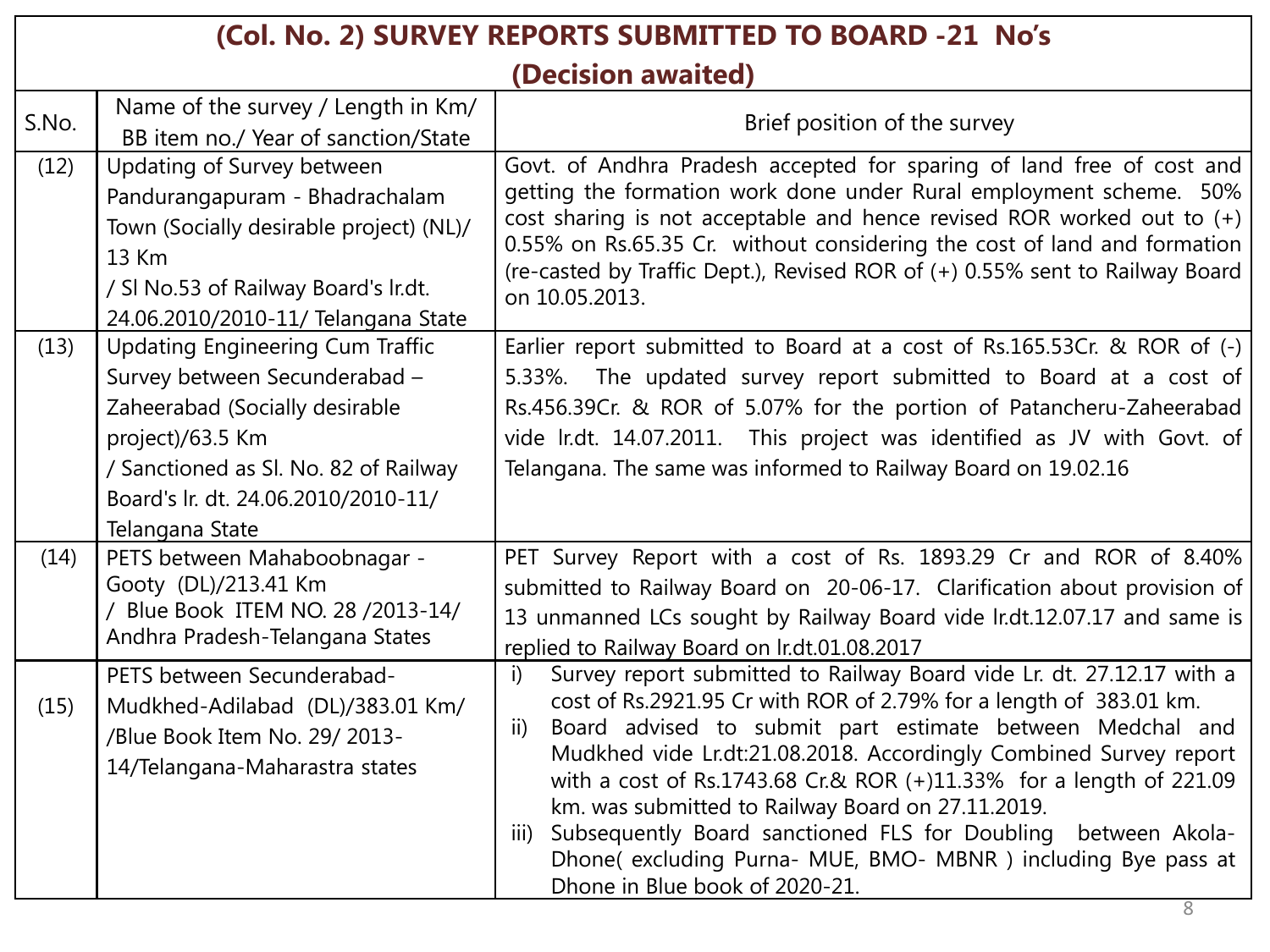|       | (Col. No. 2) SURVEY REPORTS SUBMITTED TO BOARD -21 No's<br>(Decision awaited)                                                                                    |                                                                                                                                                                                                                                                                                                                                                                                                                                                                                                                                                                                                                                                                                                                               |  |
|-------|------------------------------------------------------------------------------------------------------------------------------------------------------------------|-------------------------------------------------------------------------------------------------------------------------------------------------------------------------------------------------------------------------------------------------------------------------------------------------------------------------------------------------------------------------------------------------------------------------------------------------------------------------------------------------------------------------------------------------------------------------------------------------------------------------------------------------------------------------------------------------------------------------------|--|
| S.No. | Name of the survey / Length in Km/<br>BB item no./Year of sanction/State                                                                                         | Brief position of the survey                                                                                                                                                                                                                                                                                                                                                                                                                                                                                                                                                                                                                                                                                                  |  |
| (16)  | PETS for Third line between<br>Secunderabad (Bhongir) - KZJ with<br>Electrification/85.48 Km<br>/ Blue Book Item No.32/ 2014-15<br>Telangana State               | Revised Combined Survey report submitted to Railway Board for a length of 85.48<br>km with a cost of Rs.764.30Cr. and ROR (+)18.01% vide lr.dt.17.12.2018.                                                                                                                                                                                                                                                                                                                                                                                                                                                                                                                                                                    |  |
| (17)  | RETS between Bodhan-Latur Road<br>(NL)/134.55 Km<br>/ Blue Book ITEM NO. 39 of C.R<br>transferred to SCR vide lr.dt.12.04.16/<br>2016-17/Telangana - Maharashtra | Survey report submitted to Railway Board for a length of 134.55 km<br>i)<br>with a<br>cost of Rs.2409.62 Crs. and ROR (+)3.42% on 29.10.2019.<br>$\overline{ii}$<br>Railway Board observations received through e-office on 03.02.2020.<br>iii)<br>Accordingly, survey report updated with a cost of Rs. 2254.47 Cr. with ROR of<br>(i) (+)5.05% with 100% funding by Railways, (ii) (+)10.06% with 50:50<br>sharing between Railway and State Govts, (iii) (+)13.56% with land free and<br>50:50 sharing between Railways and State Govts.<br>Letter addressed to Telangana and Maharashtra State Govt. on 25.03.2021<br>iv)<br>for their consent.<br>Recast survey estimate submitted to Railway Board on 18.05.2021.<br>V) |  |
| (18)  | PETS for Bye-pass line at Vikarabad<br>/2.6 Km/ Blue Book item No.45/<br>2018-19 / Telangana                                                                     | Survey report submitted to Railway Board for surveyed length of 2.60 km with a<br>cost of Rs. 69.262 Crs. and ROR (+)41.97% vide lr.dt. 05.03.2021.                                                                                                                                                                                                                                                                                                                                                                                                                                                                                                                                                                           |  |
| (19)  | FLS between GNT-Bibinagar (DL)<br>/239 km / BB item no 34 / 2020-21<br>/Andhra Pradesh - Telangana State                                                         | i) Updating survey between Bibinagar-Nallapadu(DL) -Survey report submitted to<br>Railway Board with a cost of Rs.2165.18 Cr. and ROR of (+) 6.65% on 09.01.2018.<br>Project Shelved vide Railway Board Lr. Dt. 04.04.2018.<br>ii) FLS Report submitted to Railway Board for length of 239 km with a cost of<br>Rs.2969.27 Crs. and ROR 10.06 % on 31.03.2021. Board has made some<br>observations vide Minutes of meeting dtd.15.04.2021. Remarks are under<br>compliance.                                                                                                                                                                                                                                                   |  |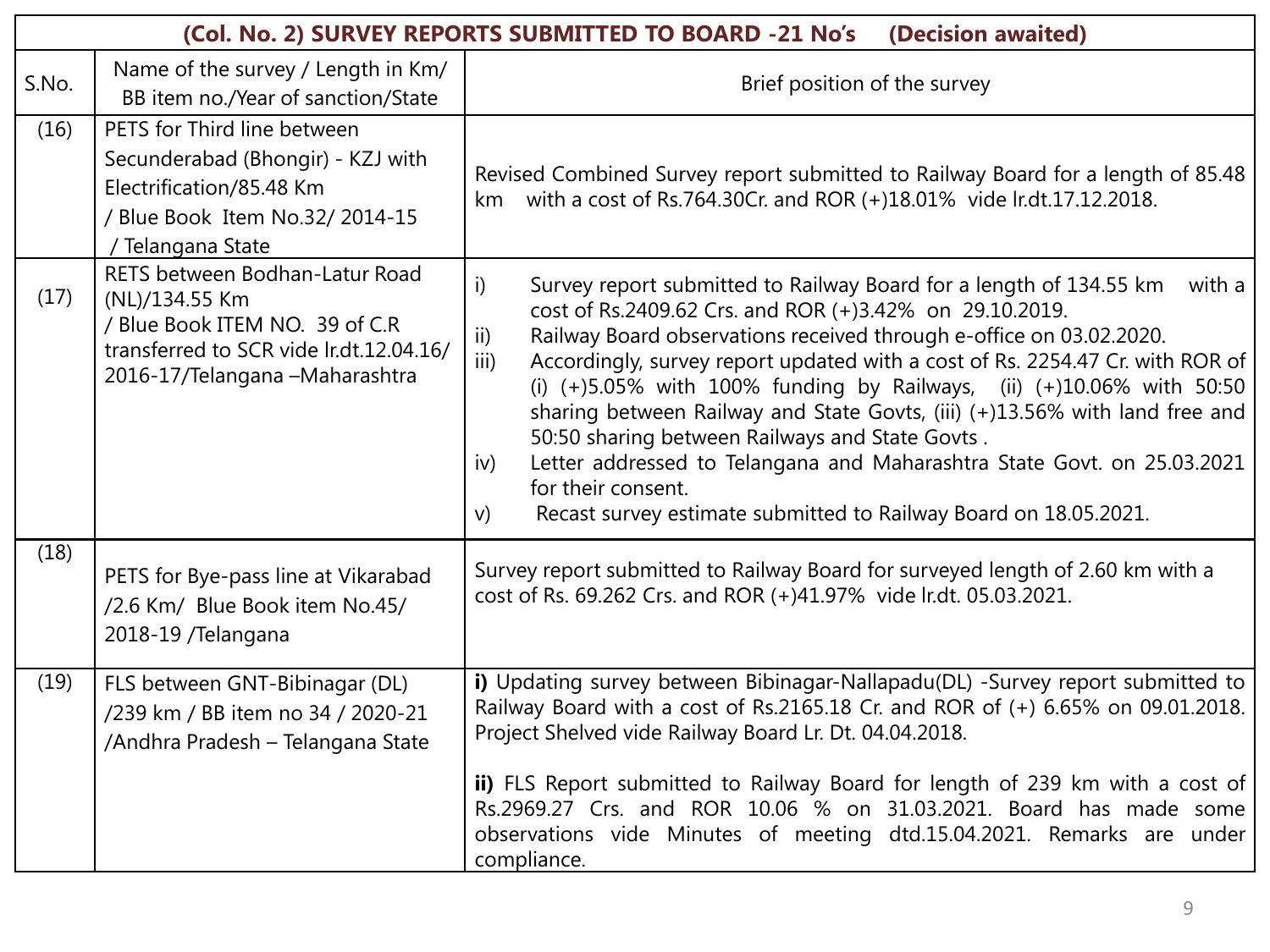|        |                                                                                                                                                                                                                                                            | (Col. No. 2) SURVEY REPORTS SUBMITTED TO BOARD -21 No's<br>(Decision awaited)                                                                                                                                                                                                                                                                                                                                                                           |
|--------|------------------------------------------------------------------------------------------------------------------------------------------------------------------------------------------------------------------------------------------------------------|---------------------------------------------------------------------------------------------------------------------------------------------------------------------------------------------------------------------------------------------------------------------------------------------------------------------------------------------------------------------------------------------------------------------------------------------------------|
| SI.No. | Name of the survey / Length in Km/<br>BB item no./Year of sanction/State                                                                                                                                                                                   | Brief position of the survey                                                                                                                                                                                                                                                                                                                                                                                                                            |
| (20)   | <b>FLS</b><br>Akola-Dhone<br>between<br>via<br>PAU, MUE, SC, MBNR excluding PAU-<br>BMO-MBNR<br>MUE<br>including<br>and<br>Dhone bye-pass (DL) /620.37 km/ Blue<br>2020-21/<br>Item No. 28/<br>Book<br>Telangana State - Maharashtra state -<br>A.P. state | Report submitted to Railway Board for a length of 620.37 km with a cost of<br>Rs.7070.07 Crs. and ROR 11.72 % on 06.04.2021. The work is appearing in Pink<br>Book 21-22 vide item No 45 #. Board has made some observations vide<br>Minutes of meeting dtd.28.05.21. Remarks are under compliance.<br>Detailed estimate is modified for cost of Rs. 4305.18 Crs. verified by Finance.<br>ROR at (+) 14.75 % is under process for Finance verification. |
| (21)   | RETS between Ghanpur-Suryapet via<br>Palakurti (NL)/91.70 Km<br>/ Blue Book Item No.29/ 2015-16 /<br>Telangana State                                                                                                                                       | Combined Survey Report submitted to Railway Board for surveyed length of<br>91.70 km at a cost of Rs.2657.12 Crs. and ROR (-)7.10 % vide lr.dt.<br>21.10.2021.                                                                                                                                                                                                                                                                                          |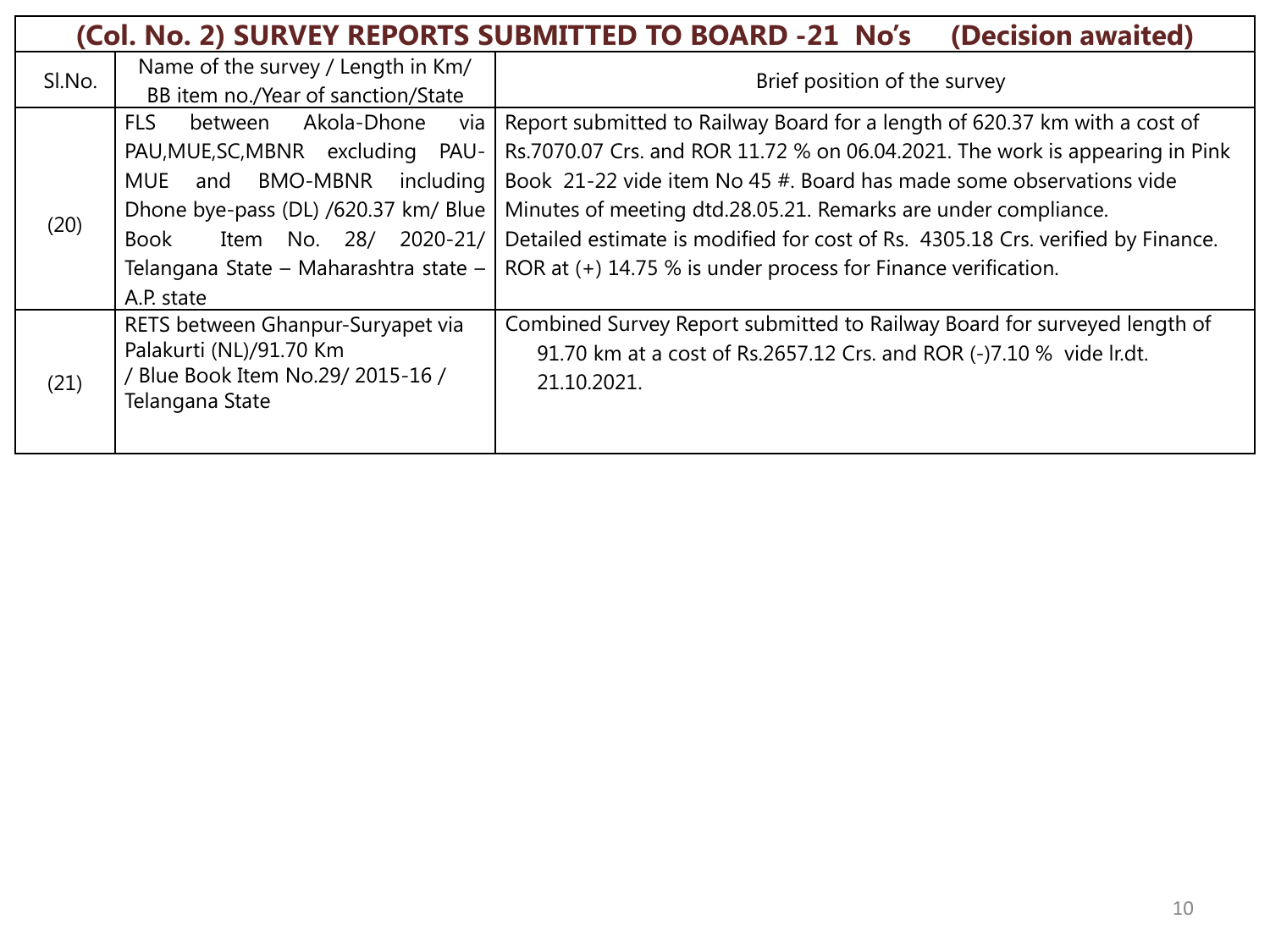|        | (Col. No. 3) SURVEYS IN PROGRESS-14 No's                                                                                |                                                                                                                                                                                                                                                                 |
|--------|-------------------------------------------------------------------------------------------------------------------------|-----------------------------------------------------------------------------------------------------------------------------------------------------------------------------------------------------------------------------------------------------------------|
| SI.No. | Name of the survey / Length in Km/<br>BB item no./Year of sanction/State                                                | Brief position of the survey                                                                                                                                                                                                                                    |
| (1)    | RETS between Kothagudam-Kirandul<br>(NL) /212 Km<br>/ Blue Book ITEM NO.30/ 2015-16/<br>Telangana - Chattisgarh States. | Alignment and Yard sketches approved by Competent authority. Combined<br>Survey report observations dt:20.04.2021 to be attended by Field unit.<br>TDC for submission to Railway Board: March'2022.                                                             |
| (2)    | PETS between Balharsha - Kazipet, 4th<br>Line/234 Km<br>/ Blue Book Item No. 44/ 2017-<br>18/Telangana - Maharashtra    | Alignment approval communicated to Field unit on 26.03.2021. Yard Sketches<br>approved by Optg. Dept. and advised to Field unit on 13.12.2021. Combined<br>survey report yet to be submitted by Field unit.<br>TDC for submission to Railway Board: March'2022. |
| (3)    | PETS between Kazipet-Vijayawada, 4th<br>Line/219 Km<br>/Blue Book item No.46/2017-<br>18/Telangana - Andhra Pradesh     | Contract terminated on 11.11.2020. Tender opened on 02.02.2021 and LOA<br>issued on 31.03.2021. Alignment proposals observations dt:27.07.2021 to be<br>attended by Field unit.<br>TDC for submission to Railway Board Sept.'2022.                              |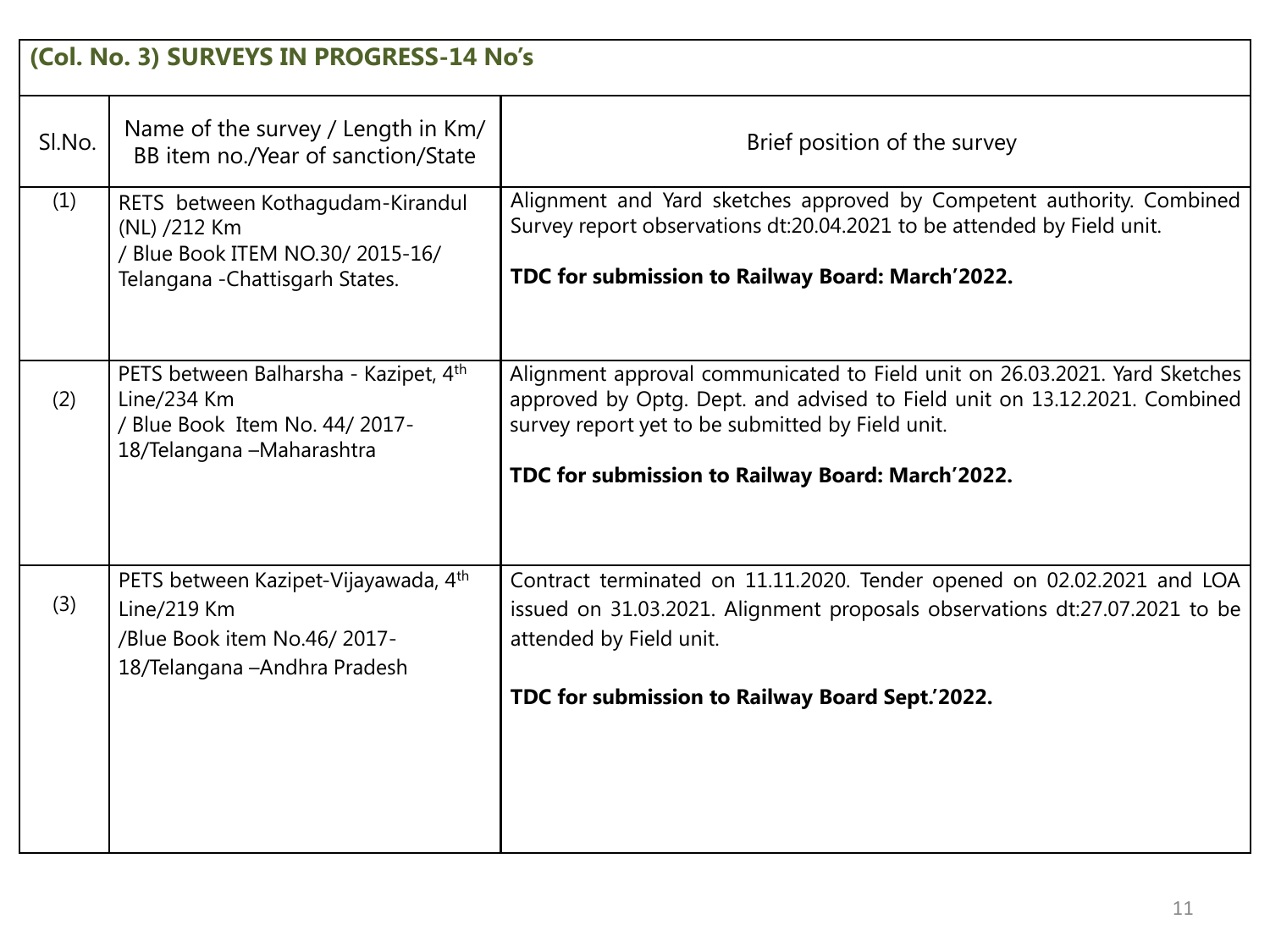|        | (Col. No. 3) SURVEYS IN PROGRESS-14 No's.                                                                         |                                                                                                                                                                                                                                                                                                                                                                                                                                                                                                                                                                                                                                                                                                                     |
|--------|-------------------------------------------------------------------------------------------------------------------|---------------------------------------------------------------------------------------------------------------------------------------------------------------------------------------------------------------------------------------------------------------------------------------------------------------------------------------------------------------------------------------------------------------------------------------------------------------------------------------------------------------------------------------------------------------------------------------------------------------------------------------------------------------------------------------------------------------------|
| SI.No. | Name of the survey / Length in Km/<br>BB item no./Year of sanction/State                                          | Brief position of the survey                                                                                                                                                                                                                                                                                                                                                                                                                                                                                                                                                                                                                                                                                        |
| (4)    | PETS for Bye-pass line between<br>Bhongir- Sankarapalli/104.682 Km/<br>Blue Book item No.45/2018-<br>19/Telangana | Dy.COM vide letter dt.11.07.2018 mentioned in remarks column that<br>Pagidipalli - Shankarapalli survey is with Railway Board. So this line may not<br>be useful. GM/SC has approved for dropping this bye pass line from Blue<br>book. Accordingly letter addressed to Railway Board on 31.10.2019 to<br>drop the survey work.                                                                                                                                                                                                                                                                                                                                                                                     |
| (5)    | <b>PETS</b><br>for<br>line<br>Bye-pass<br>at<br>Nizamabad/4.647 Km/ Blue Book item<br>No.45/2018-19/Telangana     | Combined Survey report Finance Observations dt:20.08.2021 being attended<br>by field unit.<br>TDC for submission to Railway Board: March'2022.                                                                                                                                                                                                                                                                                                                                                                                                                                                                                                                                                                      |
| (6)    | RETS between Nizamabad -Nirmal -<br>Adilabad (NL)/135.42 Km/ Blue Book<br>Item No. 43/2018-19/Telangana           | Alignment approval communicated to field unit on 26.11.2020. Yard plans<br>approval communicated to field unit on 16.02.2021. Combined survey report<br>submitted by Field unit on 31.01.2022 and is under scrutiny.<br>TDC for submission to Railway Board: March'2022.                                                                                                                                                                                                                                                                                                                                                                                                                                            |
| (7)    | PETS between Bodhan-Bidar (NL)<br>118 km/Blue Book Item No.32/ 2010-<br>11/ Telangana - Karnataka                 | Updating Survey sanctioned by Board vide Lr.dt:28.03.2019 for Bodhan-Bidar.<br>Change of alignment from Malegaon - Shapur to Malegaon - Khanapur with<br>Y junction for joining at Khanapur and Bidar - Bhanswada (108 km). For<br>additional 30 km length is involved from Banswada to Bodhan. Railway Board<br>is requested sanction for total length of 138 km and funds to the tune of<br>Rs.34.50 lakh vide CAO/C/SC's Lr.dt:30.09.2020.<br>Updating of PET Survey Sanctioned by Railway Board vide Lr. Dt. 26.08.2021.<br>Survey estimate vetted by Finance and Memorandum of sanction advised to<br>all concerned on 28.12.2021. TOR is under preparation.<br>TDC for submission to Railway Board Sep.'2022. |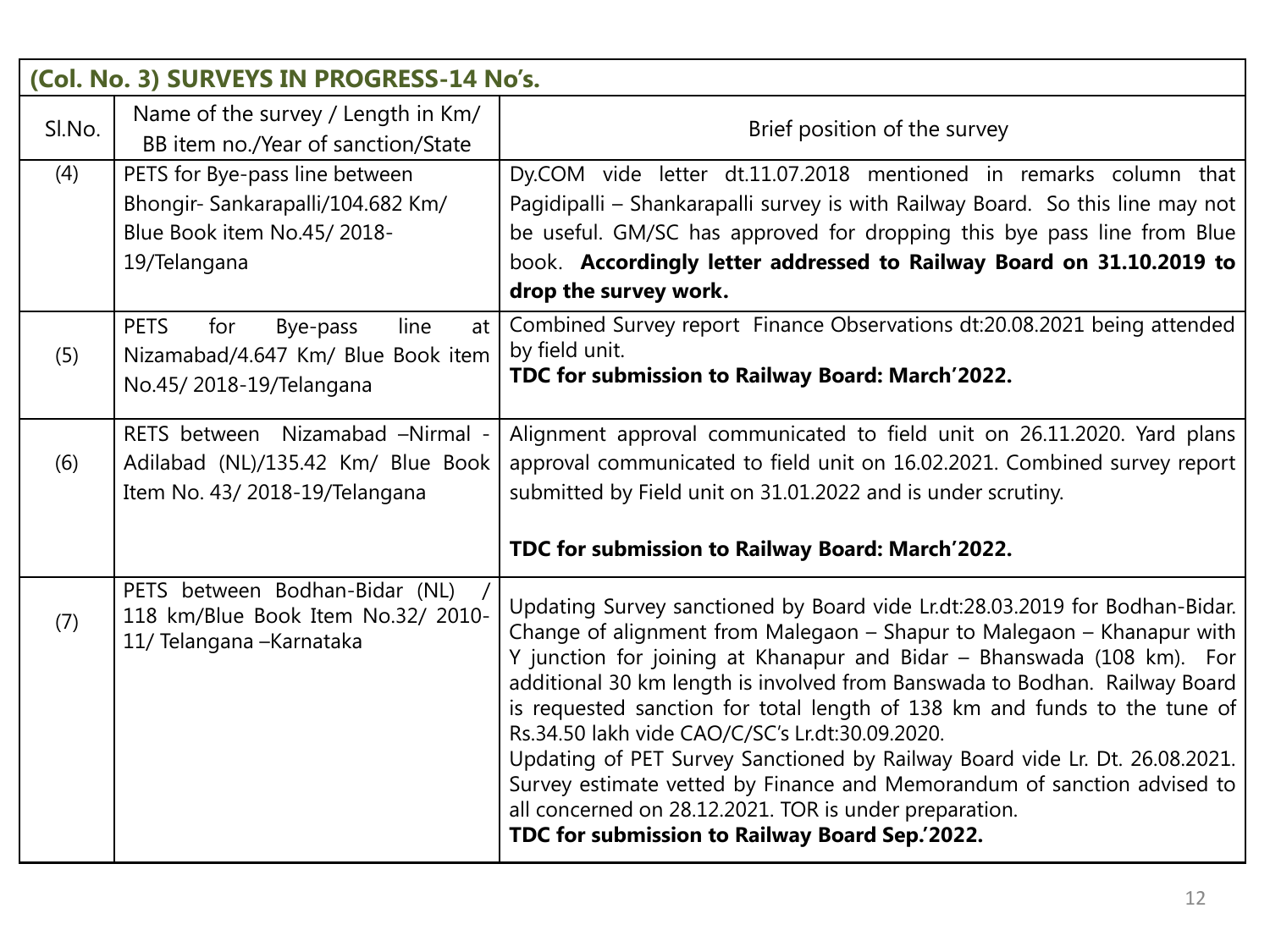|        | (Col. No. 3) SURVEYS IN PROGRESS-14 No's                                                                                                                                                                                       |                                                                                                                                                                                                                                                                                                                                                                                                                                                                                                                                                                                                                                                                                                                                            |  |
|--------|--------------------------------------------------------------------------------------------------------------------------------------------------------------------------------------------------------------------------------|--------------------------------------------------------------------------------------------------------------------------------------------------------------------------------------------------------------------------------------------------------------------------------------------------------------------------------------------------------------------------------------------------------------------------------------------------------------------------------------------------------------------------------------------------------------------------------------------------------------------------------------------------------------------------------------------------------------------------------------------|--|
| SI.No. | Name of the survey / Length in Km/<br>BB item no./Year of sanction/State                                                                                                                                                       | Brief position of the survey                                                                                                                                                                                                                                                                                                                                                                                                                                                                                                                                                                                                                                                                                                               |  |
| (8)    | RETS between Dornakal-Miryalguda<br>(NL)/133 Km/<br>Blue Book Item No. 27/ 2013-14/<br>Telangana State                                                                                                                         | 1) GM approved for change of alignment on 13.09.17 as per Operating Dept's<br>suggestions.<br>2) letter addressed to Board for sanctioning the fresh survey for revised<br>alignment on 17.10.2017.<br>3) Railway Board vide letter dt:23.10.2019 has advised to carry out the RET<br>survey as per the proposed change of alignment in the present sanctioned<br>work itself.<br>4) Revised survey estimate vetted by finance on 12.08.2020.<br>5) GM's approval to obtained on 25.09.2020 for sanction of Railway Board and<br>letter submitted to ED/PM on 18.11.2020.<br>6) Railway Board sanctioned for revised cost vide Ir. dt. 01.04.2021.<br>Tender to be opened on 04.02.2022.<br>TDC for submission to Railway Board Sep.'2022. |  |
| (9)    | RETS for Bijapur-Warangal (NL)/ 203.7<br>Km vide Railway Board Lr. Dt:<br>13.08.2018/<br>2018-19/Telangana<br>Chattisgarh States.                                                                                              | LOA issued on 29.07.19. Alignment and Yard sketches approved by competent<br>authority. Combined Survey report vetted by Finance on 03.09.2021. Traffic<br>Report received from field unit and submitted to Optg. Dept. on 08.10.2021.<br>Optg. Dept. advised separate estimate from Hasnaparti Road to Bhupalpalli on<br>21.10.2021 and the same was advised to all concerned on 26.10.2021.<br>Combined Survey report from Hasnaparti Road to Bhupalpalli received from<br>field unit and submitted to Finance for vetting on 20.12.2021.<br>TDC for submission to Railway Board: March'2022.                                                                                                                                            |  |
| (10)   | FLS for Bye-pass line between<br>Vishnupuram - Janpahad (connecting<br>Vishnupuram - Pagidipalli to<br>Vishnupuram - Motumarri/1.37Km/<br>R.B. letter No.2012/W-I/Genl/Surveys/<br>Budget dt:22.03.2021/2020-21/<br>Telangana. | i) PET Survey report submitted to Railway Board for a length of 1.37 km with a<br>cost of Rs.32.14 Crs. and ROR (+)64.63 % vide lr.dt. 27.08.2020.<br>ii) Railway Board has sanctioned the work for FLS for Bye-pass line between<br>Vishnupuram - Janpahad 1.37 km vide ref no 2012/W-1/Genl/Surveys/Budget<br>dt. 22.03.2021 with a cost of Rs. 1,71,250/-.<br>FLS estimate vetted by Finance on 29.09.2021. FLS estimate sanctioned by<br>CAO/C/SC on 04.10.21. Memorandum of sanction issued on 05.10.21.<br>13<br>TDC for submission to Railway Board Sep.'2022.                                                                                                                                                                      |  |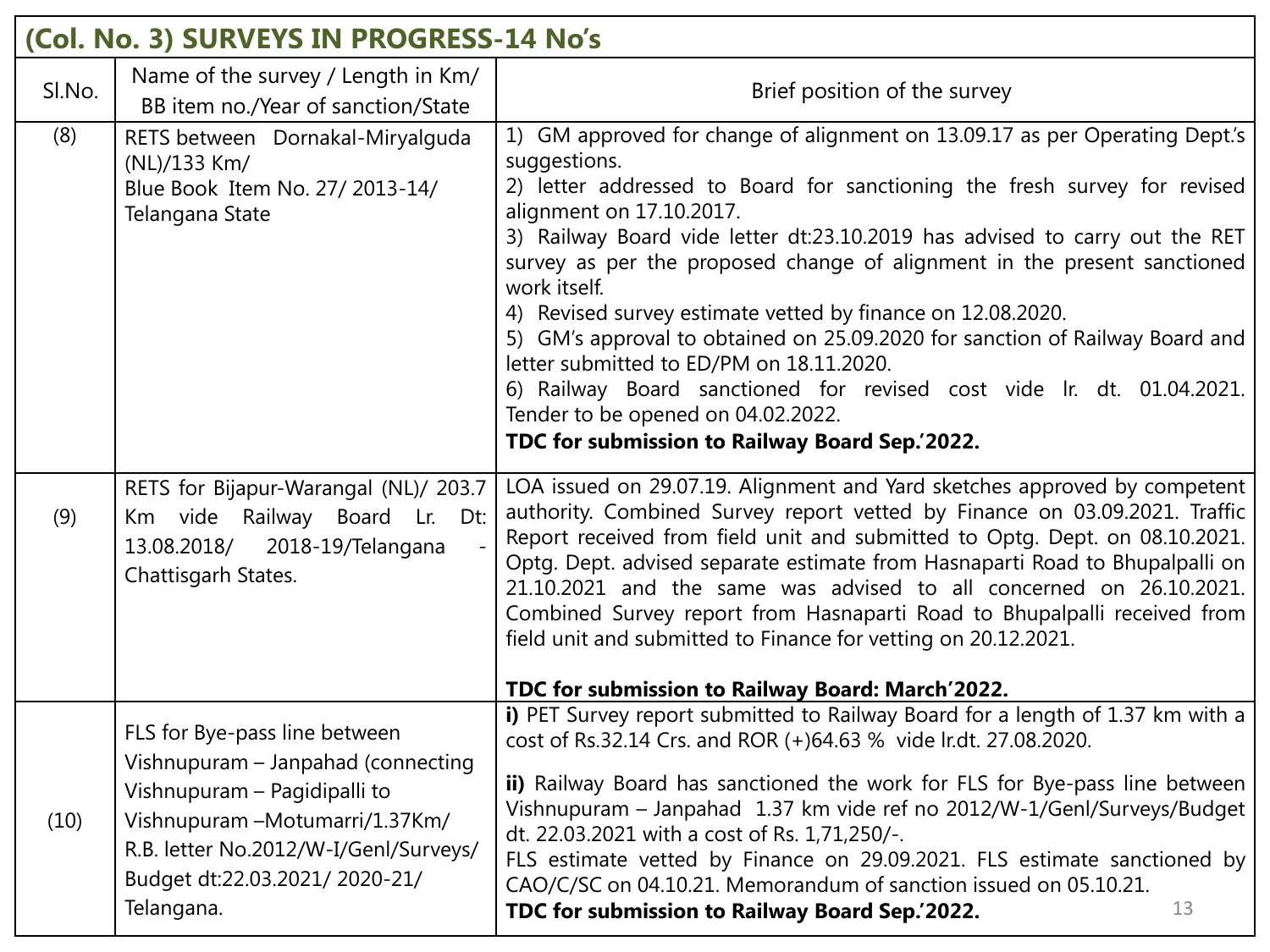| (Col. No. 3) SURVEYS IN PROGRESS-14 No's |                                                                                                                                                                      |                                                                                                                                                                                                                                                                                                                                                                                        |  |  |
|------------------------------------------|----------------------------------------------------------------------------------------------------------------------------------------------------------------------|----------------------------------------------------------------------------------------------------------------------------------------------------------------------------------------------------------------------------------------------------------------------------------------------------------------------------------------------------------------------------------------|--|--|
| Sl.No.                                   | Name of the survey / Length in Km/<br>BB item no./Year of sanction/State                                                                                             | Brief position of the survey                                                                                                                                                                                                                                                                                                                                                           |  |  |
| (11)                                     | FLS between Dornakal-Manuguru<br>(DL)/104 Km/R.B. Lr. No. 2021/W-<br>I/Genl./Survey(E-off-3352464 dt.<br>15.07.21/ 2021-22 /Telangana State                          | i) Updated PET Survey report submitted to Railway Board for a surveyed length<br>of 103.83 km with a cost of Rs. 884.37 Crs. and ROR (+)21.14 % vide lr.dt.<br>24.10.2019.<br>ii) FLS estimate vetted by Finance on 10.11.2021. Memorandum of sanction<br>advised to all concerned on 23.11.2021. Tender to be opened on 07.02.2022.<br>TDC for submission to Railway Board Sep.'2022. |  |  |
| (12)                                     | FLS between Motumarri -<br>Vishnupuram (DL)/ 89 Km/ R.B. Lr. No.<br>2021/W-I/Genl./Survey(E-off-3352464<br>dt. 15.07.21/ 2021-22 / Andhra<br>Pradesh/Telangana State | FLS estimate vetted by Finance on 27.10.2021. Memorandum of sanction<br>advised to all concerned on 03.11.2021. Tender to be opened on 04.02.2022.<br>TDC for submission to Railway Board Sep.'2022.                                                                                                                                                                                   |  |  |
| (13)                                     | FLS between Maulali - Sanath Nagar<br>(DL)/21 Km/ R.B. Lr. No. 2021/W-<br>I/Genl./Survey(E-off-3352464 dt.<br>15.07.21/ 2021-22 /Telangana State                     | DPR prepared by RVNL is submitted to Railway Board on 28-12-2021.                                                                                                                                                                                                                                                                                                                      |  |  |
| (14)                                     | FLS for Bye pass line at Peddapalli /<br>1.18 Km/ R.B. Lr. No.<br>2021/W2/SCR/NL/SY/23 (E - 3366367<br>dt. 27.09.21/ 2021-22 / Telangana<br><b>State</b>             | i) PET Survey report submitted to Railway Board for surveyed length of 1.18 km<br>at a cost of Rs. 25.74 Crs. and ROR (+) 63.67 % vide lr.dt. 24.08.2021.<br>ii) FLS estimate vetted by Finance on 27.10.2021. Memorandum of sanction<br>advised to all concerned on 08.11.2021.<br>TDC for submission to Railway Board Sep.'2022.                                                     |  |  |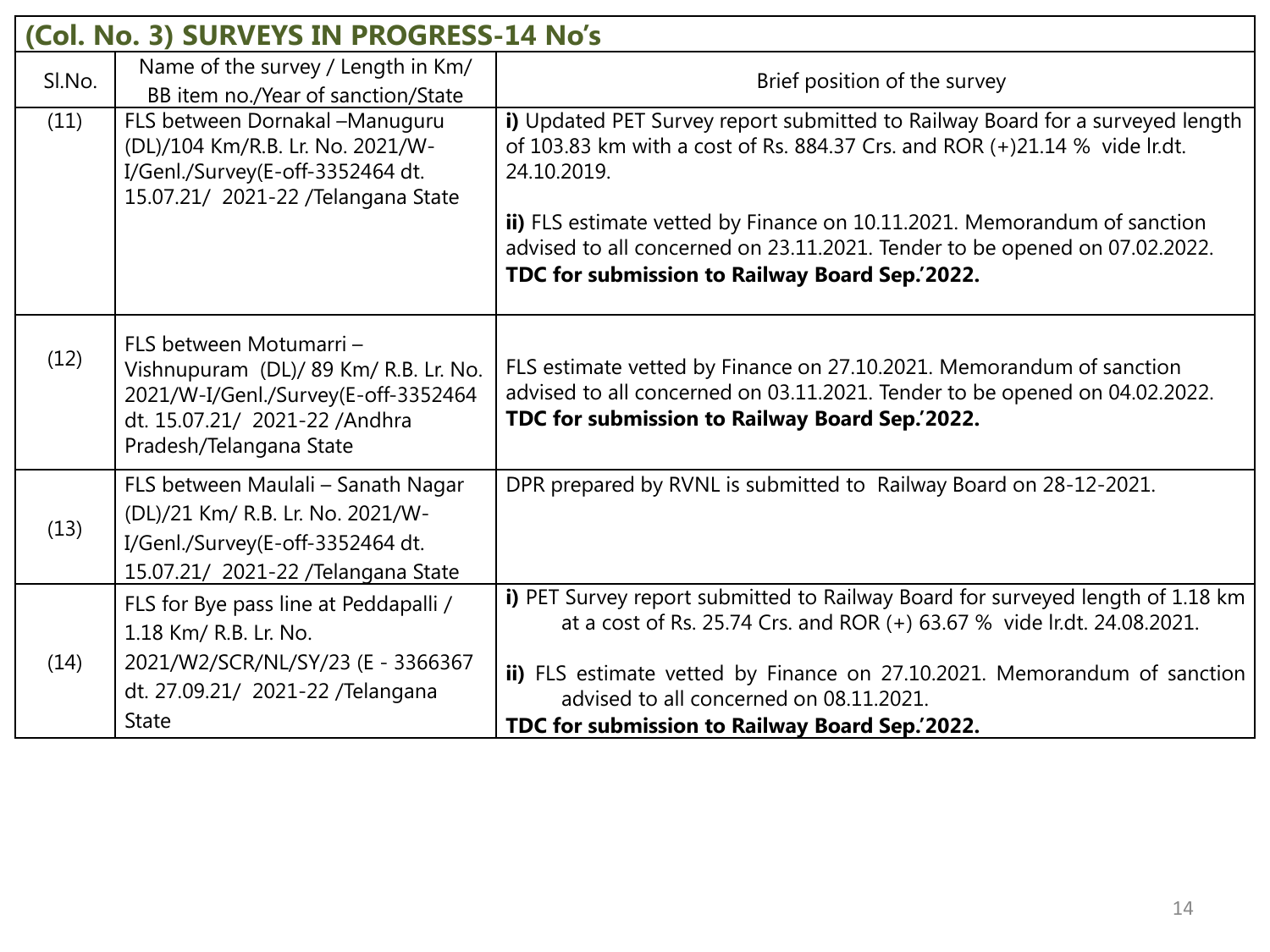| (Col. No. 4) BOARD ADVISED TO PEND THE PROJECTS - 2 No's |                                                                                                                                            |                                                                                                                                                                                                                                                                                                                                                                                                                                                                                                                                                                                                                                                                                                                                                                                                                                                                                                                                           |  |  |
|----------------------------------------------------------|--------------------------------------------------------------------------------------------------------------------------------------------|-------------------------------------------------------------------------------------------------------------------------------------------------------------------------------------------------------------------------------------------------------------------------------------------------------------------------------------------------------------------------------------------------------------------------------------------------------------------------------------------------------------------------------------------------------------------------------------------------------------------------------------------------------------------------------------------------------------------------------------------------------------------------------------------------------------------------------------------------------------------------------------------------------------------------------------------|--|--|
| SI.No.                                                   | Name of the survey / Length in Km<br>BB item no./Year of sanction/State                                                                    | Brief position of the survey                                                                                                                                                                                                                                                                                                                                                                                                                                                                                                                                                                                                                                                                                                                                                                                                                                                                                                              |  |  |
| (1)(a)                                                   | Updating of new line between<br>Adilabad-Armoor/136 km/ Blue<br>Book/Lr. No.2003/W-2/SC/GC/DP<br>dt.04.09.2008/2008-09/<br>Telangana State | 1. Reconnaissance Engineering cum Traffic Survey report for laying<br>new Railway line between Armoor and Adilabad (136 km) was<br>submitted to Railway Board on 08.02.2011 at a cost of Rs.699.98 Cr.<br>and ROR (-) 10.77%. Railway Board advised to <b>pend</b> this project vide<br>letter dt:04.05.2011.                                                                                                                                                                                                                                                                                                                                                                                                                                                                                                                                                                                                                             |  |  |
| (1)(b)                                                   | Updating of new line between<br>Adilabad-Armoor(RETS-NL) /136<br>km/ Blue Book Item No.9/2014-15/<br>Telangana State                       | 2. Report of Preliminary Engineering cum Traffic Survey for a new<br>Railway line between Patancheru - Adilabad (284.302 km) was<br>submitted to Board on 05.01.2017 at a cost of Rs.4109.32 Cr & ROR of<br>(+) 0.69%. Armoor – Adilabad is a part of this alignment.<br>During 2017-18, Railway Board included the new line between<br>Armoor and Adilabad via Nirmal in Capital Investment Programme<br>and intended to execute through joint venture with state Government<br>with anticipated cost, Rs. 2720 Crores. However JV was not formed.<br>3. Subsequently, Board has sanctioned RETS for a new Railway line<br>between Nizamabad to Adilabad via Nirmal (125 Km.) vide Blue Book<br>item No.43 of 2018-19.<br>There is an existing BG Railway line between Nizamabad and Armoor.<br>Hence scope of sanctioned RETS is limited to laying a new Railway line<br>for Armoor to Adilabad via Nirmal. Survey work is in progress. |  |  |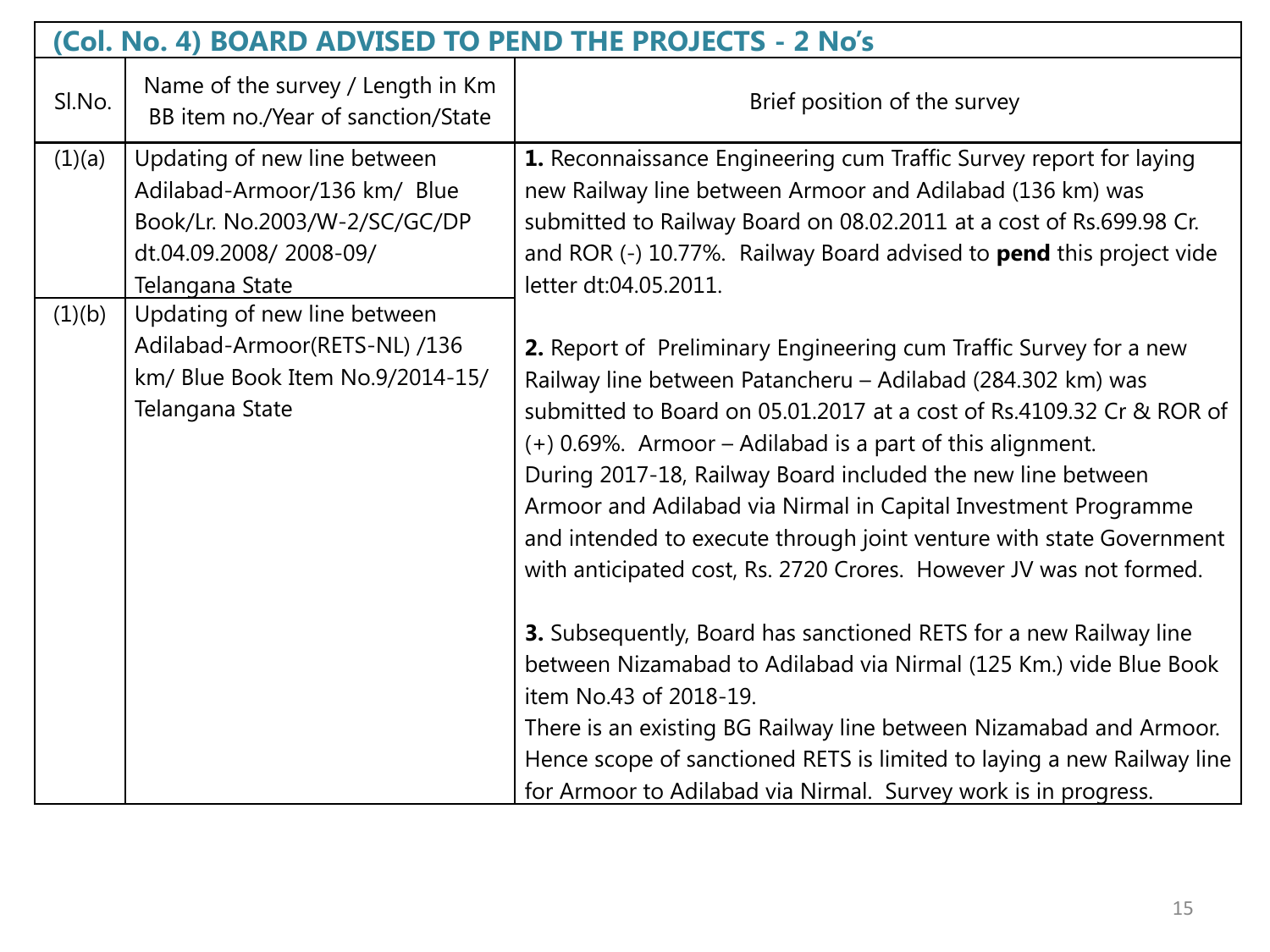| (Col. No. 5) BOARD SHELVED SURVEYS – 11 No's |                                                             |                                                                                                                                              |  |  |
|----------------------------------------------|-------------------------------------------------------------|----------------------------------------------------------------------------------------------------------------------------------------------|--|--|
| SI.No.                                       | Name of the survey / Length in Km/                          | Brief position of the survey                                                                                                                 |  |  |
|                                              | BB item no./Year of sanction/State                          |                                                                                                                                              |  |  |
|                                              | RETS between Nandyala-Jedcherla                             | Survey report with a cost of Rs.565.61 Cr. and ROR of (-)10.39%<br>submitted to Railway Board on 14.09.2007. Shelved by Board vide Lr.       |  |  |
| (1)                                          | (NL)/ 182.37 km/ Blue Book Item                             | Dt. 01.04.2008 on account of negative ROR and low traffic potential.                                                                         |  |  |
|                                              | No.17/ 2005-06 / Andhra Pradesh-                            |                                                                                                                                              |  |  |
|                                              | Telangana States                                            |                                                                                                                                              |  |  |
| (2)                                          | RETS between Koyagudam Mines -<br>Tadikalpudi (NL)/19.70 Km | Survey report with a cost of Rs.119.42 Cr. and ROR of (+)17.94%<br>submitted to Railway Board on 16.09.2010. Shelved by Railway Board        |  |  |
|                                              | / sanctioned vide Railway Board's Lr.                       | vide lr.dt.23.02.2011.                                                                                                                       |  |  |
|                                              | No. 01.12.2006/ 2006-07/ Telangana                          |                                                                                                                                              |  |  |
|                                              | <b>State</b>                                                |                                                                                                                                              |  |  |
|                                              | PETS between Bhadrachalam Road -                            | Survey report submitted to Railway Board with a cost of Rs.6303.47 Cr.                                                                       |  |  |
| (3)                                          | Visakhapatnam (NL)/257.396 Km                               | and ROR of (-)0.74% on 18.07.2016. Shelved by Board vide Lr. Dt.                                                                             |  |  |
|                                              | / Sl. No.11 of Railway Board's Ir.dt.                       | 23.03.2017 on account of negative ROR and low traffic potential, on                                                                          |  |  |
|                                              | 24.06.2010/2010-11/ Telangana -                             | going new line works in vicinity.                                                                                                            |  |  |
|                                              | <b>Andhra Pradesh States</b>                                |                                                                                                                                              |  |  |
| (4)                                          | PETS between Hyderabad - Srisailam                          | Revised report with a cost of Rs.1307.14 Cr. & ROR of<br>$(-)1.08%$                                                                          |  |  |
|                                              | (NL)/103.6 Km                                               | submitted to Railway Board on 02.01.2017. Board shelved vide Lr                                                                              |  |  |
|                                              | / Blue Book Item No.45/ 2011-12 /                           | No.2014/W-2/SCR/SY/30 dated 23.02.17 in view of poor freight<br>potential and poor ROR                                                       |  |  |
|                                              | Telangana                                                   |                                                                                                                                              |  |  |
| (5)                                          | RETS between Siddipet-Akkanapet                             | Survey report with a cost of Rs.525.42 Cr. and ROR of (-) 4.78%                                                                              |  |  |
|                                              | (NL) /58.58 Km/ Blue Book ITEM NO.                          | submitted to Railway Board on 03.01.2017. Shelved by Board vide Lr.<br>Dt. 20.07.2017 keeping in view of poor traffic potential and negative |  |  |
|                                              | 26/2013-14/ Telangana State.                                | ROR.                                                                                                                                         |  |  |
| (6)                                          | Washim-Mahur-<br><b>RETS</b><br>between                     | Survey report submitted to Railway Board with a cost of Rs.3234.32 Cr.                                                                       |  |  |
|                                              | Adilabad (NL)/225.4 Km                                      | and ROR of (-)6.48%. on 08.12.17. Project shelved by Railway board                                                                           |  |  |
|                                              | /Blue Book Item no.34/ 2013-14/                             | vide Lr. dt: 10.05.2018 in view of negative ROR, poor traffic projections                                                                    |  |  |
|                                              | Maharashtra-Telangana states                                | and non availability of operational or financial justification.                                                                              |  |  |